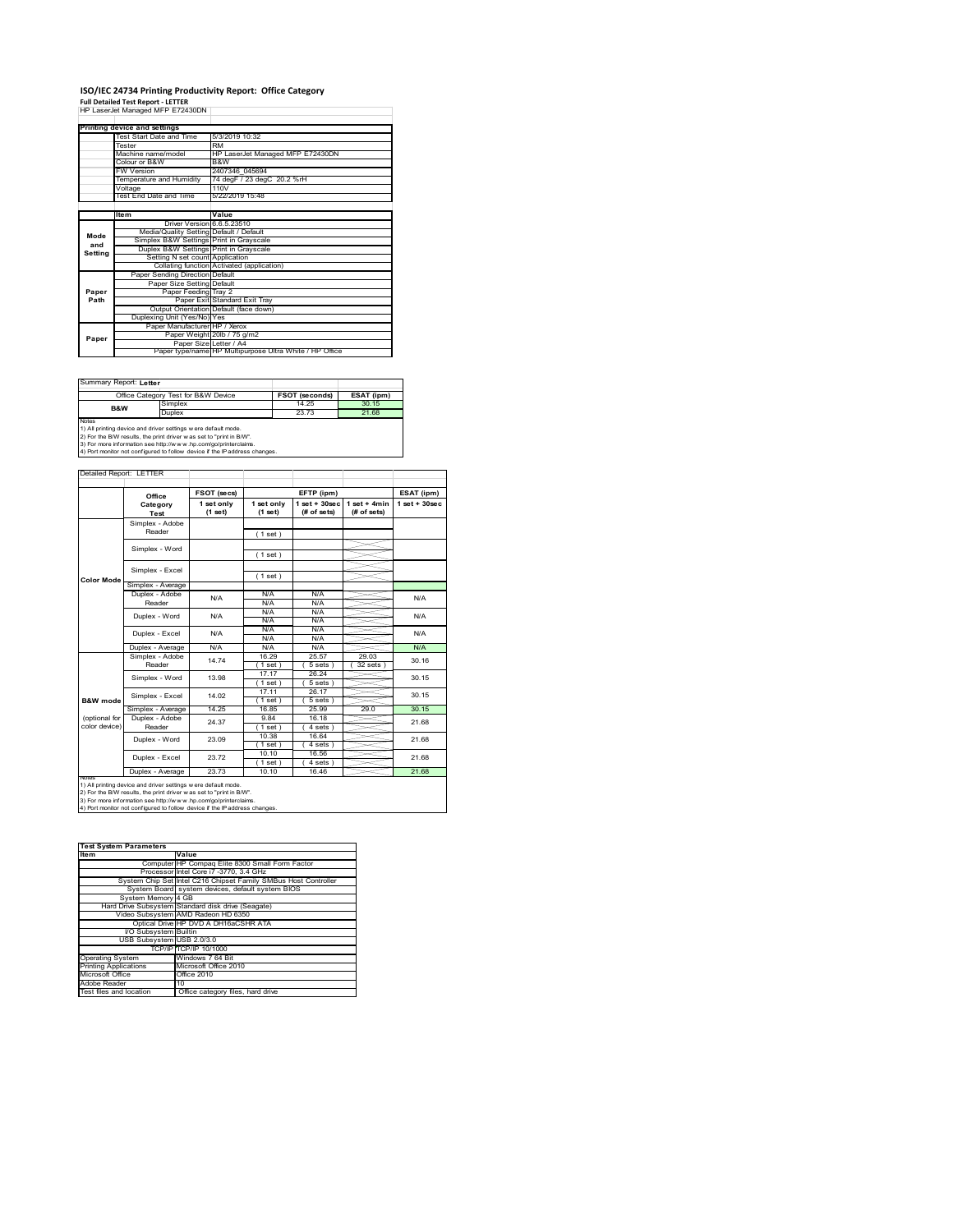## **ISO/IEC 24734 Printing Productivity Report: Office Category**

**Full Detailed Test Report ‐ A4** HP LaserJet Managed MFP E72430DN

|         | . all betailed Test Report - A+         |                                                         |
|---------|-----------------------------------------|---------------------------------------------------------|
|         | HP LaserJet Managed MFP E72430DN        |                                                         |
|         |                                         |                                                         |
|         | Printing device and settings            |                                                         |
|         | Test Start Date and Time                | 5/3/2019 10:32                                          |
|         | Tester                                  | <b>RM</b>                                               |
|         | Machine name/model                      | HP LaserJet Managed MFP E72430DN                        |
|         | Colour or B&W                           | B&W                                                     |
|         | <b>FW Version</b>                       | 2407346 045694                                          |
|         | Temperature and Humidity                | 74 degF / 23 degC 20.2 %rH                              |
|         | Voltage                                 | 110V                                                    |
|         | Test End Date and Time                  | 5/22/2019 15:48                                         |
|         |                                         |                                                         |
|         | <b>Item</b>                             | Value                                                   |
|         | Driver Version 6.6.5.23510              |                                                         |
| Mode    | Media/Quality Setting Default / Default |                                                         |
| and     | Simplex B&W Settings Print in Grayscale |                                                         |
| Setting | Duplex B&W Settings Print in Grayscale  |                                                         |
|         | Setting N set count Application         |                                                         |
|         |                                         | Collating function Activated (application)              |
|         | Paper Sending Direction Default         |                                                         |
|         | Paper Size Setting Default              |                                                         |
| Paper   | Paper Feeding Tray 2                    |                                                         |
| Path    |                                         | Paper Exit Standard Exit Tray                           |
|         |                                         | Output Orientation Default (face down)                  |
|         | Duplexing Unit (Yes/No) Yes             |                                                         |
|         | Paper Manufacturer HP / Xerox           |                                                         |
| Paper   |                                         | Paper Weight 20lb / 75 g/m2                             |
|         | Paper Size Letter / A4                  |                                                         |
|         |                                         | Paper type/name HP Multipurpose Ultra White / HP Office |

Summary Report: **A4**

|                                                                | Office Category Test for B&W Device                               | <b>FSOT (seconds)</b> | ESAT (ipm) |  |  |
|----------------------------------------------------------------|-------------------------------------------------------------------|-----------------------|------------|--|--|
| B&W                                                            | Simplex                                                           | 14 12                 | 30.15      |  |  |
|                                                                | Duplex                                                            | 23.60                 | 21.96      |  |  |
| Notes                                                          |                                                                   |                       |            |  |  |
| 1) All printing device and driver settings w ere default mode. |                                                                   |                       |            |  |  |
|                                                                | 2) For the RAM require the print driver was not to "print in RAA" |                       |            |  |  |

2) For the B/W results, the print driver w as set to "print in B/W".<br>3) For more information see http://w w w .hp.com/go/printerclaims.<br>4) Port monitor not configured to follow device if the IP address changes.

|                | Office            | FSOT (secs)             |                       | EFTP (ipm)                       |                               | ESAT (ipm)        |
|----------------|-------------------|-------------------------|-----------------------|----------------------------------|-------------------------------|-------------------|
|                | Category<br>Test  | 1 set only<br>$(1$ set) | 1 set only<br>(1 set) | $1$ set $+30$ sec<br>(# of sets) | $1$ set + 4min<br>(# of sets) | $1$ set $+30$ sec |
|                | Simplex - Adobe   |                         |                       |                                  |                               |                   |
|                | Reader            |                         | (1 set)               |                                  |                               |                   |
|                | Simplex - Word    |                         |                       |                                  |                               |                   |
|                |                   |                         | (1 set)               |                                  |                               |                   |
|                | Simplex - Excel   |                         |                       |                                  |                               |                   |
| Colour<br>Mode |                   |                         | (1 set)               |                                  |                               |                   |
|                | Simplex - Average |                         |                       |                                  |                               |                   |
|                | Duplex - Adobe    | N/A                     | N/A                   | N/A                              |                               | N/A               |
|                | Reader            |                         | N/A                   | N/A                              |                               |                   |
|                | Duplex - Word     | N/A                     | N/A                   | N/A                              |                               | N/A               |
|                |                   |                         | N/A                   | N/A                              |                               |                   |
|                | Duplex - Excel    | N/A                     | N/A                   | N/A                              |                               | N/A               |
|                |                   |                         | N/A                   | N/A                              |                               |                   |
|                | Duplex - Average  | N/A                     | N/A                   | N/A                              |                               | N/A               |
|                | Simplex - Adobe   | 14.47                   | 16.58                 | 2577                             | 29.20                         | 30.15             |
|                | Reader            |                         | $1$ set)              | 5 sets)                          | 32 sets                       |                   |
|                |                   | 13.88                   | 17.28                 | 26.20                            |                               | 30 15             |
|                | Simplex - Word    |                         | (1 set)               | 5 sets)                          |                               |                   |
|                |                   | 14 01                   | 17.13                 | 26 17                            |                               | 30.15             |
| B&W mode       | Simplex - Excel   |                         | $1$ set)              | 5 sets 1                         |                               |                   |
|                | Simplex - Average | 14.1                    | 16.99                 | 26.04                            | 29.2                          | 30.15             |
| (optional for  | Duplex - Adobe    | 24 10                   | 9.94                  | 16.48                            |                               | 21.98             |
| color device)  | Reader            |                         | $1$ set)              | 4 sets)                          |                               |                   |
|                | Duplex - Word     | 23.10                   | 10.38                 | 16.78                            |                               | 21.96             |
|                |                   |                         | (1 set)               | 4 sets                           |                               |                   |
|                | Duplex - Excel    | 23.59                   | 10 16                 | 16.56                            |                               | 21.96             |
|                |                   |                         | (1 set)               | $4 sets$ )                       |                               |                   |
|                | Duplex - Average  | 23.6                    | 10.16                 | 16.60                            |                               | 21.96             |

| <b>Test System Parameters</b> |                                                                 |  |  |
|-------------------------------|-----------------------------------------------------------------|--|--|
| <b>Item</b>                   | Value                                                           |  |  |
|                               | Computer HP Compaq Elite 8300 Small Form Factor                 |  |  |
|                               | Processor Intel Core i7 -3770, 3.4 GHz                          |  |  |
|                               | System Chip Set Intel C216 Chipset Family SMBus Host Controller |  |  |
|                               | System Board system devices, default system BIOS                |  |  |
| System Memory 4 GB            |                                                                 |  |  |
|                               | Hard Drive Subsystem Standard disk drive (Seagate)              |  |  |
|                               | Video Subsystem AMD Radeon HD 6350                              |  |  |
|                               | Optical Drive HP DVD A DH16aCSHR ATA                            |  |  |
| I/O Subsystem Builtin         |                                                                 |  |  |
| USB Subsystem USB 2.0/3.0     |                                                                 |  |  |
|                               | TCP/IP TCP/IP 10/1000                                           |  |  |
| <b>Operating System</b>       | Windows 7 64 Bit                                                |  |  |
| <b>Printing Applications</b>  | Microsoft Office 2010                                           |  |  |
| Microsoft Office              | Office 2010                                                     |  |  |
| Adobe Reader                  | 10                                                              |  |  |
| Test files and location       | Office category files, hard drive                               |  |  |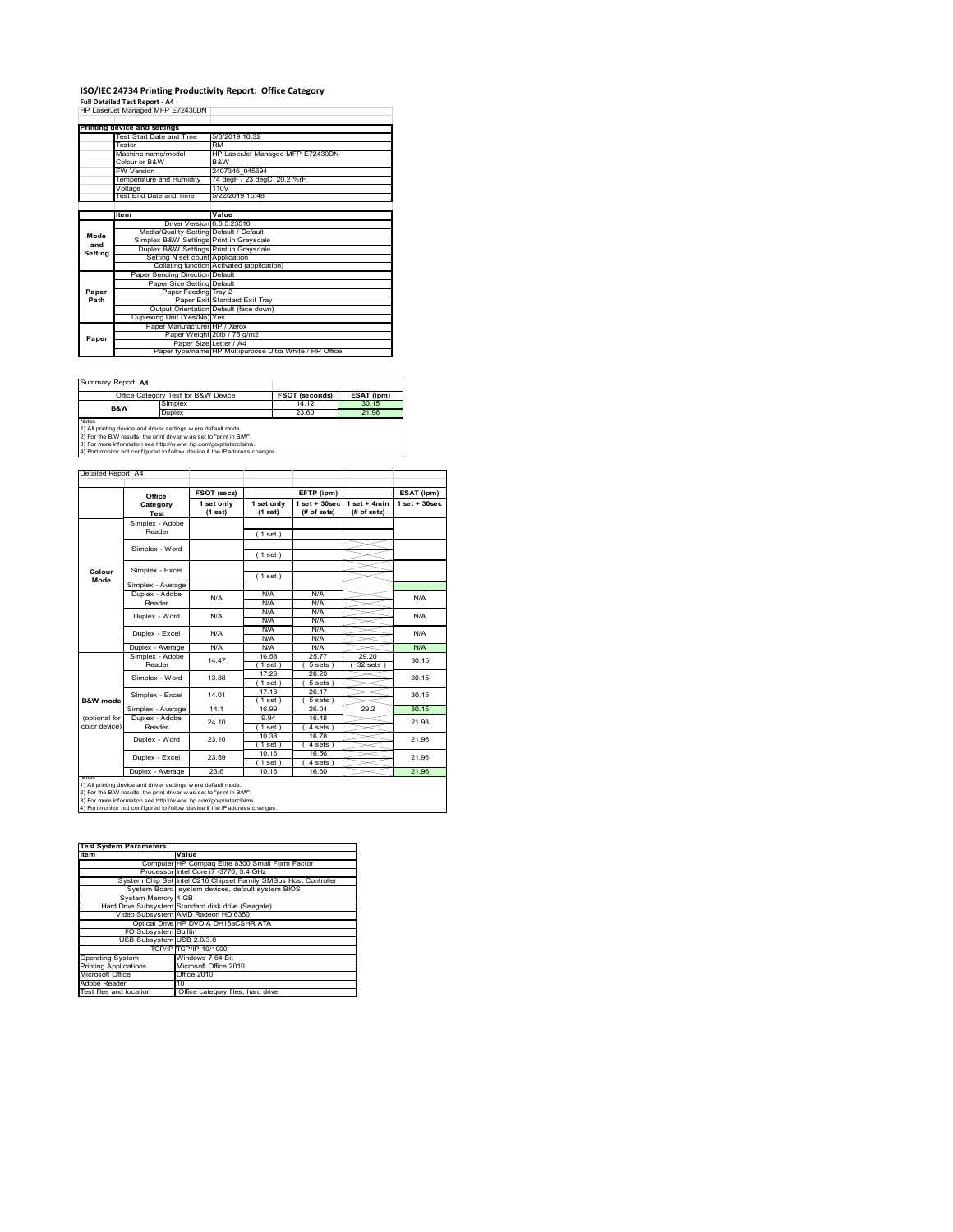# **ISO/IEC 24734 Printing Productivity Report: Office Category<br>Full Detailed Test Report - Tabloid<br>HP LaserJet Managed MFP E72430DN |**

| HP LaserJet Managed MFP E72430DN |                                         |                                                         |  |
|----------------------------------|-----------------------------------------|---------------------------------------------------------|--|
|                                  |                                         |                                                         |  |
|                                  | Printing device and settings            |                                                         |  |
|                                  | Test Start Date and Time                | 5/3/2019 10:32                                          |  |
|                                  | Tester                                  | <b>RM</b>                                               |  |
|                                  | Machine name/model                      | HP LaserJet Managed MFP E72430DN                        |  |
|                                  | Colour or B&W                           | B&W                                                     |  |
|                                  | <b>FW Version</b>                       | 2407346 045694                                          |  |
|                                  | Temperature and Humidity                | 74 degF / 23 degC 20.2 %rH                              |  |
|                                  | Voltage                                 | 110V                                                    |  |
|                                  | Test End Date and Time                  | 5/22/2019 15:48                                         |  |
|                                  |                                         |                                                         |  |
|                                  | <b>Item</b>                             | Value                                                   |  |
|                                  | Driver Version 6.6.5.23510              |                                                         |  |
| Mode                             | Media/Quality Setting Default / Default |                                                         |  |
| and                              | Simplex B&W Settings Print in Grayscale |                                                         |  |
| Setting                          | Duplex B&W Settings Print in Grayscale  |                                                         |  |
|                                  | Setting N set count Application         |                                                         |  |
|                                  |                                         | Collating function Activated (application)              |  |
|                                  | Paper Sending Direction Default         |                                                         |  |
|                                  | Paper Size Setting Default              |                                                         |  |
| Paper                            | Paper Feeding Tray 2                    |                                                         |  |
| Path                             |                                         | Paper Exit Standard Exit Tray                           |  |
|                                  |                                         | Output Orientation Default (face down)                  |  |
|                                  | Duplexing Unit (Yes/No) Yes             |                                                         |  |
|                                  | Paper Manufacturer HP / Xerox           |                                                         |  |
| Paper                            |                                         | Paper Weight 20lb / 75 g/m2                             |  |
|                                  | Paper Size Letter / A4                  |                                                         |  |
|                                  |                                         | Paper type/name HP Multipurpose Ultra White / HP Office |  |

Summary Report: Tabloid

|                                                                   | Office Category Test for B&W Device | <b>FSOT (seconds)</b> | ESAT (ipm) |  |  |
|-------------------------------------------------------------------|-------------------------------------|-----------------------|------------|--|--|
| B&W                                                               | Simplex                             | 22 15                 | 16 16      |  |  |
|                                                                   | Duplex                              | 29.70                 | 11.90      |  |  |
| <b>Notes</b>                                                      |                                     |                       |            |  |  |
| 1) All printing device and driver settings w ere default mode.    |                                     |                       |            |  |  |
| 2) For the BAV results the print driver was set to "print in BAV" |                                     |                       |            |  |  |

2) For the B/W results, the print driver w as set to "print in B/W".<br>3) For more information see http://w w w .hp.com/go/printerclaims.<br>4) Port monitor not configured to follow device if the IP address changes.

Detailed Report: Tabloid T ┱

|                     | Office            | FSOT (secs) |             | EFTP (ipm)        |                | ESAT (ipm)         |
|---------------------|-------------------|-------------|-------------|-------------------|----------------|--------------------|
|                     | Category          | 1 set only  | 1 set only  | $1$ set $+30$ sec | $1$ set + 4min | $1$ set + $30$ sec |
|                     | Test              | (1 set)     | (1 set)     | (# of sets)       | (# of sets)    |                    |
|                     | Simplex - Adobe   |             |             |                   |                |                    |
|                     | Reader            |             | (1 set)     |                   |                |                    |
|                     | Simplex - Word    |             |             |                   |                |                    |
|                     |                   |             | (1 set)     |                   |                |                    |
|                     | Simplex - Excel   |             |             |                   |                |                    |
| <b>Color Mode</b>   |                   |             | (1 set)     |                   |                |                    |
|                     | Simplex - Average |             |             |                   |                |                    |
|                     | Duplex - Adobe    | N/A         | N/A         | N/A               |                | N/A                |
|                     | Reader            |             | N/A         | N/A               |                |                    |
|                     | Duplex - Word     | N/A         | N/A         | N/A               |                | N/A                |
|                     |                   |             | N/A         | N/A               |                |                    |
|                     | Duplex - Excel    | N/A         | N/A         | N/A               |                | N/A                |
|                     |                   |             | N/A         | N/A               |                |                    |
|                     | Duplex - Average  | N/A         | N/A         | N/A               |                | N/A                |
|                     | Simplex - Adobe   | 23.29       | 10.31       | 14.28             | 15.60          | 16.17              |
|                     | Reader            |             | $1$ set $)$ | 4 sets 1          | $18$ sets $1$  |                    |
|                     | Simplex - Word    | 21.32       | 11 25       | 14 34             |                | 16.16              |
|                     |                   |             | $1$ set)    | 4 sets)           |                |                    |
|                     | Simplex - Excel   | 21.82       | 11.00       | 14.54             |                | 16.17              |
| <b>B&amp;W</b> mode |                   |             | $1$ set)    | $4 sets$ )        |                |                    |
|                     | Simplex - Average | 22.15       | 10.85       | 14.38             | 15.60          | 16.16              |
| (optional for       | Duplex - Adobe    | 31.35       | 7.64        | 9.98              |                | 11.90              |
| color device)       | Reader            |             | $1$ set)    | 3 sets)           |                |                    |
|                     | Duplex - Word     | 29.01       | 8.26        | 10.30             |                | 11.90              |
|                     |                   |             | $1$ set)    | 3 sets)           |                |                    |
|                     | Duplex - Excel    | 28.73       | 8.34        | 10.36             |                | 11.90              |
|                     |                   |             | $1$ set)    | 3 sets            |                |                    |
|                     | Duplex - Average  | 29.70       | 8.08        | 10.21             |                | 11.90              |

| <b>Test System Parameters</b> |                                                                 |  |  |  |
|-------------------------------|-----------------------------------------------------------------|--|--|--|
| <b>Item</b>                   | Value                                                           |  |  |  |
|                               | Computer HP Compaq Elite 8300 Small Form Factor                 |  |  |  |
|                               | Processor Intel Core i7 -3770, 3.4 GHz                          |  |  |  |
|                               | System Chip Set Intel C216 Chipset Family SMBus Host Controller |  |  |  |
|                               | System Board system devices, default system BIOS                |  |  |  |
| System Memory 4 GB            |                                                                 |  |  |  |
|                               | Hard Drive Subsystem Standard disk drive (Seagate)              |  |  |  |
|                               | Video Subsystem AMD Radeon HD 6350                              |  |  |  |
|                               | Optical Drive HP DVD A DH16aCSHR ATA                            |  |  |  |
| I/O Subsystem Builtin         |                                                                 |  |  |  |
| USB Subsystem USB 2.0/3.0     |                                                                 |  |  |  |
|                               | TCP/IP TCP/IP 10/1000                                           |  |  |  |
| <b>Operating System</b>       | Windows 7 64 Bit                                                |  |  |  |
| <b>Printing Applications</b>  | Microsoft Office 2010                                           |  |  |  |
| Microsoft Office              | Office 2010                                                     |  |  |  |
| Adobe Reader                  | 10                                                              |  |  |  |
| Test files and location       | Office category files, hard drive                               |  |  |  |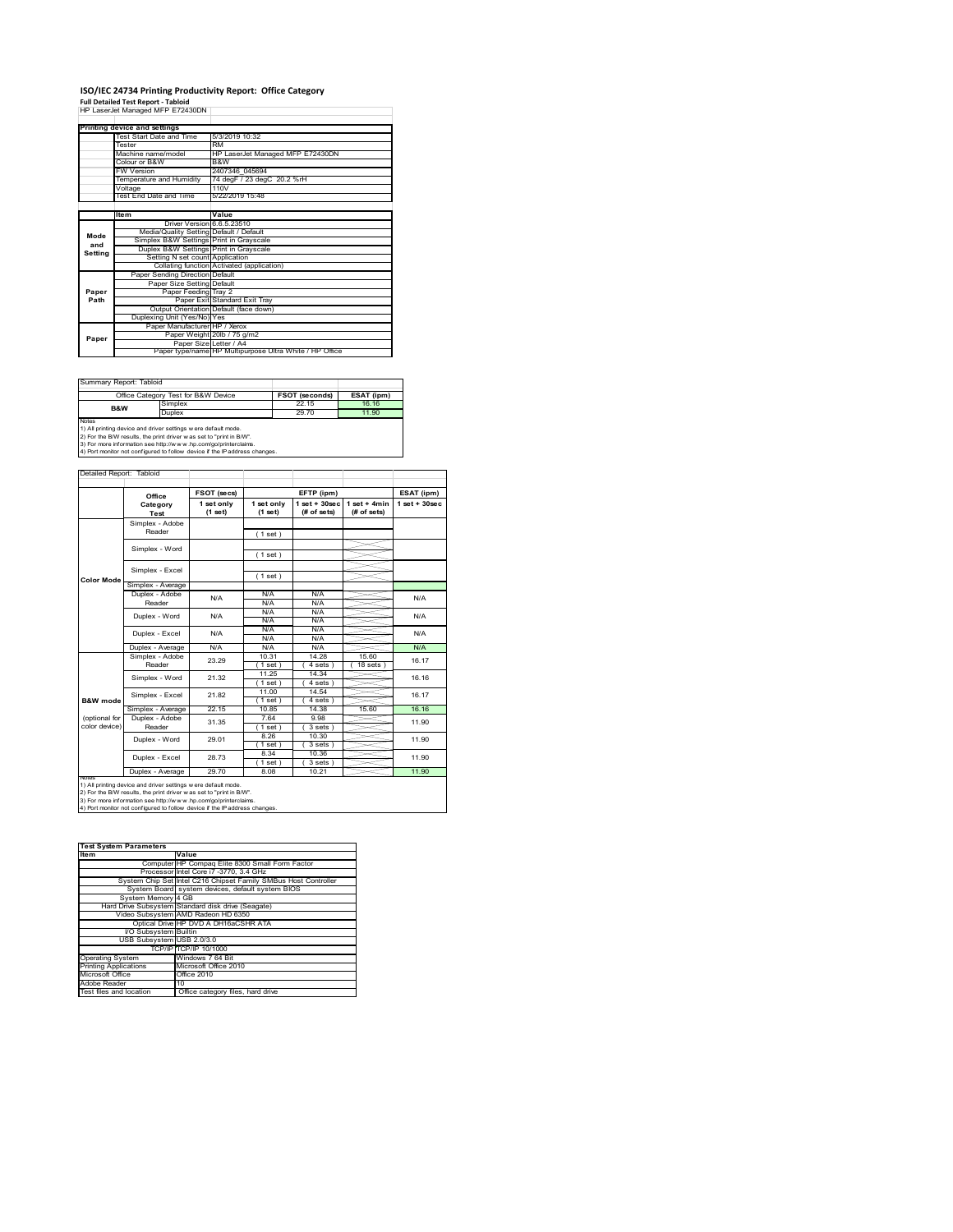### **ISO/IEC 24734 Printing Productivity Report: Office Category Full Detailed Test Report ‐ A3** HP LaserJet Managed MFP E72430DN

|         | Printing device and settings            |                                                         |
|---------|-----------------------------------------|---------------------------------------------------------|
|         | Test Start Date and Time                | 5/3/2019 10:32                                          |
|         | Tester                                  | <b>RM</b>                                               |
|         | Machine name/model                      | HP LaserJet Managed MFP E72430DN                        |
|         | Colour or B&W                           | B&W                                                     |
|         | <b>FW Version</b>                       | 2407346 045694                                          |
|         | Temperature and Humidity                | 74 degF / 23 degC 20.2 %rH                              |
|         | Voltage                                 | 110V                                                    |
|         | Test End Date and Time                  | 5/22/2019 15:48                                         |
|         |                                         |                                                         |
|         | Item                                    | Value                                                   |
|         | Driver Version 6.6.5.23510              |                                                         |
| Mode    | Media/Quality Setting Default / Default |                                                         |
| and     | Simplex B&W Settings Print in Grayscale |                                                         |
| Setting | Duplex B&W Settings Print in Grayscale  |                                                         |
|         | Setting N set count Application         |                                                         |
|         |                                         | Collating function Activated (application)              |
|         | Paper Sending Direction Default         |                                                         |
|         | Paper Size Setting Default              |                                                         |
| Paper   | Paper Feeding Tray 2                    |                                                         |
| Path    |                                         | Paper Exit Standard Exit Tray                           |
|         |                                         | Output Orientation Default (face down)                  |
|         | Duplexing Unit (Yes/No) Yes             |                                                         |
|         | Paper Manufacturer HP / Xerox           |                                                         |
| Paper   |                                         | Paper Weight 20lb / 75 g/m2                             |
|         | Paper Size Letter / A4                  |                                                         |
|         |                                         | Paper type/name HP Multipurpose Ultra White / HP Office |

Ĩ.

Summary Report: A3

|                                                                | Office Category Test for B&W Device                               | <b>FSOT (seconds)</b> | ESAT (ipm) |  |  |  |
|----------------------------------------------------------------|-------------------------------------------------------------------|-----------------------|------------|--|--|--|
| B&W                                                            | Simplex                                                           | 14 25                 | 16.17      |  |  |  |
|                                                                | Duplex                                                            | 23.73                 | 11.99      |  |  |  |
| Notes                                                          |                                                                   |                       |            |  |  |  |
| 1) All printing device and driver settings w ere default mode. |                                                                   |                       |            |  |  |  |
|                                                                | 2) For the RAM require the print driver was not to "print in RAA" |                       |            |  |  |  |

2) For the B/W results, the print driver w as set to "print in B/W".<br>3) For more information see http://w w w .hp.com/go/printerclaims.<br>4) Port monitor not configured to follow device if the IP address changes.

|                     | Office                    | FSOT (secs)<br>EFTP (ipm) |                         | ESAT (ipm)                       |                               |                   |
|---------------------|---------------------------|---------------------------|-------------------------|----------------------------------|-------------------------------|-------------------|
|                     | Category<br>Test          | 1 set only<br>$(1$ set)   | 1 set only<br>$(1$ set) | $1$ set $+30$ sec<br>(# of sets) | $1$ set + 4min<br>(# of sets) | $1$ set $+30$ sec |
|                     | Simplex - Adobe           |                           |                         |                                  |                               |                   |
|                     | Reader                    |                           | (1 set)                 |                                  |                               |                   |
|                     | Simplex - Word            |                           |                         |                                  |                               |                   |
|                     |                           |                           | (1 set)                 |                                  |                               |                   |
|                     | Simplex - Excel           |                           |                         |                                  |                               |                   |
| <b>Color Mode</b>   |                           |                           | (1 set)                 |                                  |                               |                   |
|                     | Simplex - Average         |                           |                         |                                  |                               |                   |
|                     | Duplex - Adobe<br>Reader  | N/A                       | N/A                     | N/A                              |                               | N/A               |
|                     |                           |                           | N/A                     | N/A                              |                               |                   |
|                     | Duplex - Word             | N/A                       | N/A                     | N/A                              |                               | N/A               |
|                     |                           |                           | N/A                     | N/A                              |                               |                   |
|                     | Duplex - Excel            | N/A                       | N/A                     | N/A                              |                               | N/A               |
|                     |                           |                           | N/A                     | N/A                              |                               |                   |
|                     | Duplex - Average          | N/A                       | N/A                     | N/A                              |                               | N/A               |
|                     | Simplex - Adobe<br>Reader | 22.48                     | 10.67                   | 14.03                            | 15.60                         | 16.17             |
|                     |                           |                           | (1 set)                 | 4 sets 1                         | $18$ sets $1$                 |                   |
|                     | Simplex - Word            | 21.66                     | 11.08                   | 14.47                            |                               | 16.17             |
|                     |                           |                           | (1 set)                 | 4 sets)                          |                               |                   |
|                     | Simplex - Excel           | 21.77                     | 11.02                   | 14 45                            |                               | 16.17             |
| <b>B&amp;W</b> mode |                           |                           | 1 set                   | 4 sets                           |                               |                   |
|                     | Simplex - Average         | 21.97                     | 10.92                   | 14.31                            | 15.60                         | 16.17             |
| (optional for       | Duplex - Adobe            | 30.64                     | 7.82                    | 10.06                            |                               | 11.98             |
| color device)       | Reader                    |                           | $'1$ set)               | $3 sets$ )                       |                               |                   |
|                     | Duplex - Word             | 28.65                     | 8.36                    | 10.50                            |                               | 12.00             |
|                     |                           |                           | (1 set)                 | 3 sets)                          |                               |                   |
|                     | Duplex - Excel            | 28.84                     | 8.32                    | 10.34                            |                               | 12.00             |
|                     |                           |                           | $1$ set)                | 3 sets)                          |                               |                   |
|                     | Duplex - Average          | 29.38                     | 8.16                    | 10.30                            |                               | 11.99             |

| <b>Test System Parameters</b> |                                                                 |  |  |
|-------------------------------|-----------------------------------------------------------------|--|--|
| <b>Item</b>                   | Value                                                           |  |  |
|                               | Computer HP Compaq Elite 8300 Small Form Factor                 |  |  |
|                               | Processor Intel Core i7 -3770, 3.4 GHz                          |  |  |
|                               | System Chip Set Intel C216 Chipset Family SMBus Host Controller |  |  |
|                               | System Board system devices, default system BIOS                |  |  |
| System Memory 4 GB            |                                                                 |  |  |
|                               | Hard Drive Subsystem Standard disk drive (Seagate)              |  |  |
|                               | Video Subsystem AMD Radeon HD 6350                              |  |  |
|                               | Optical Drive HP DVD A DH16aCSHR ATA                            |  |  |
| I/O Subsystem Builtin         |                                                                 |  |  |
| USB Subsystem USB 2.0/3.0     |                                                                 |  |  |
|                               | TCP/IP TCP/IP 10/1000                                           |  |  |
| <b>Operating System</b>       | Windows 7 64 Bit                                                |  |  |
| <b>Printing Applications</b>  | Microsoft Office 2010                                           |  |  |
| Microsoft Office              | Office 2010                                                     |  |  |
| Adobe Reader                  | 10                                                              |  |  |
| Test files and location       | Office category files, hard drive                               |  |  |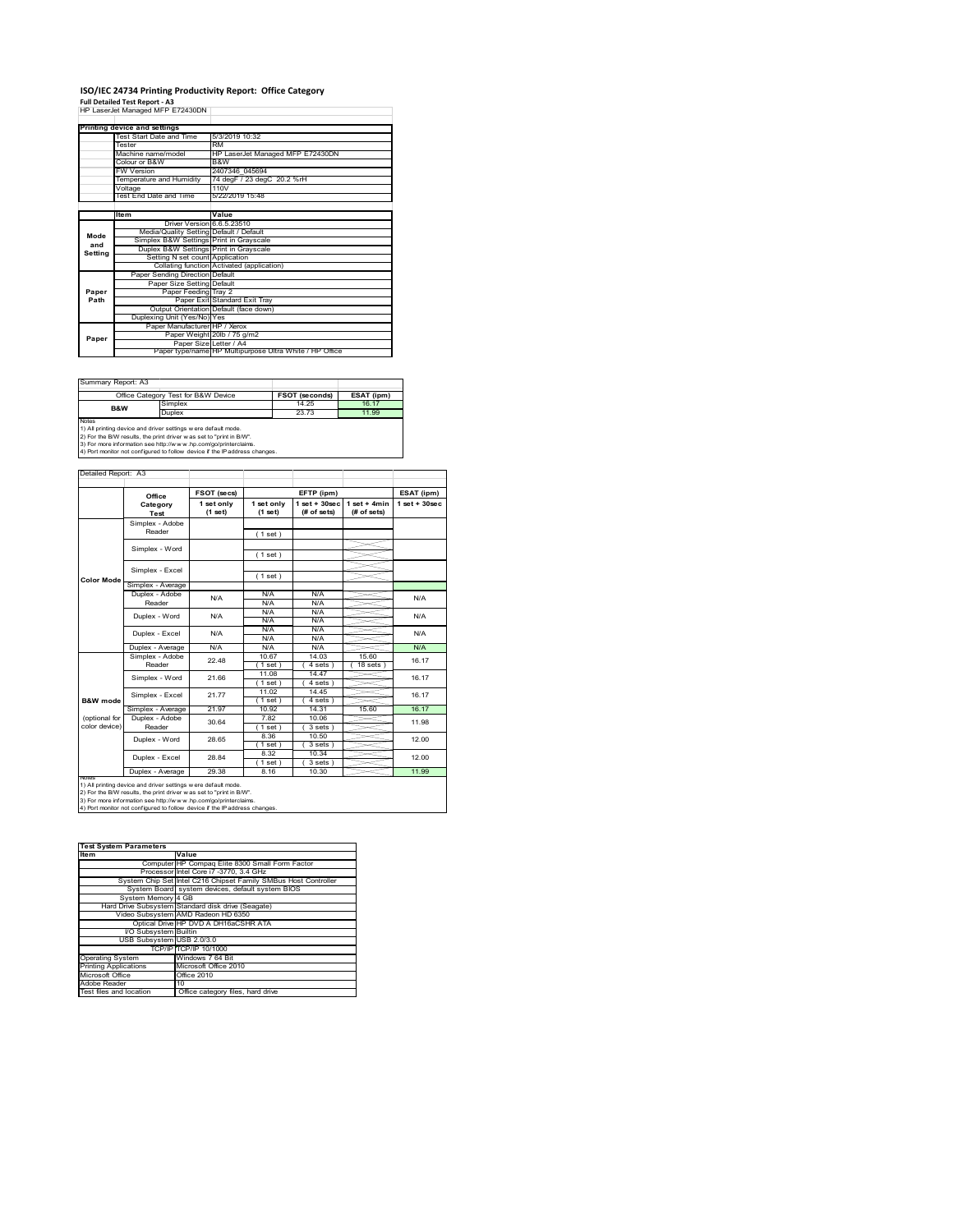# **ISO/IEC 24734 Printing Productivity Report: Office Category<br>Feature Performance Full Report - Office Feature Performance Test<br>HP LaserJet Managed MFP E72430DN |**

|         | . cature remonmance run neport - onnee reature remonmance rest |                                                         |
|---------|----------------------------------------------------------------|---------------------------------------------------------|
|         | HP LaserJet Managed MFP E72430DN                               |                                                         |
|         |                                                                |                                                         |
|         | Printing device and settings                                   |                                                         |
|         | Test Start Date and Time                                       | 5/3/2019 10:32                                          |
|         | Tester                                                         | <b>RM</b>                                               |
|         | Machine name/model                                             | HP LaserJet Managed MFP E72430DN                        |
|         | Colour or B&W                                                  | B&W                                                     |
|         | <b>FW Version</b>                                              | 2407346 045694                                          |
|         | Temperature and Humidity                                       | 74 degF / 23 degC 20.2 %rH                              |
|         | Voltage                                                        | 110V                                                    |
|         | Test End Date and Time                                         | 5/22/2019 15:48                                         |
|         |                                                                |                                                         |
|         | Item                                                           | Value                                                   |
|         | Driver Version 6.6.5.23510                                     |                                                         |
| Mode    | Media/Quality Setting Default / Default                        |                                                         |
| and     | Simplex B&W Settings Print in Grayscale                        |                                                         |
| Setting | Duplex B&W Settings Print in Grayscale                         |                                                         |
|         | Setting N set count Application                                |                                                         |
|         |                                                                | Collating function Activated (application)              |
|         | Paper Sending Direction Default                                |                                                         |
|         | Paper Size Setting Default                                     |                                                         |
| Paper   | Paper Feeding Tray 2                                           |                                                         |
| Path    |                                                                | Paper Exit Standard Exit Tray                           |
|         |                                                                | Output Orientation Default (face down)                  |
|         | Duplexing Unit (Yes/No) Yes                                    |                                                         |
|         | Paper Manufacturer HP / Xerox                                  |                                                         |
| Paper   |                                                                | Paper Weight 20lb / 75 g/m2                             |
|         | Paper Size Letter / A4                                         |                                                         |
|         |                                                                | Paper type/name HP Multipurpose Ultra White / HP Office |

| <b>ISO Print Productivity Report: Feature Performance Test Summary</b>                                                                                                                                                                                                                      |               |                                      |                                      |  |
|---------------------------------------------------------------------------------------------------------------------------------------------------------------------------------------------------------------------------------------------------------------------------------------------|---------------|--------------------------------------|--------------------------------------|--|
| <b>Printing Modes</b>                                                                                                                                                                                                                                                                       |               | <b>Feature Performance Ratio</b>     |                                      |  |
| (Feature Adobe Reader - Office test file)                                                                                                                                                                                                                                                   |               | FSOT (base)<br><b>FSOT (feature)</b> | <b>ESAT (feature)</b><br>ESAT (base) |  |
| A5, Landscape Feed, Simplex, Colour                                                                                                                                                                                                                                                         | Simplex       |                                      |                                      |  |
| A5, Portrait Feed, Simplex, Colour                                                                                                                                                                                                                                                          | Simplex       |                                      |                                      |  |
| Legal, Simplex, Colour                                                                                                                                                                                                                                                                      | Simplex       |                                      |                                      |  |
| Legal, Duplex, Colour                                                                                                                                                                                                                                                                       | <b>Duplex</b> |                                      |                                      |  |
| A4, 1200 dpi, Simplex, Colour                                                                                                                                                                                                                                                               | Simplex       |                                      |                                      |  |
| Letter, 1200 dpi, Simplex, Colour                                                                                                                                                                                                                                                           | Simplex       |                                      |                                      |  |
| A4. General Office. Simplex. Colour                                                                                                                                                                                                                                                         | Simplex       |                                      |                                      |  |
| Letter, General Office, Simplex, Colour                                                                                                                                                                                                                                                     | Simplex       |                                      |                                      |  |
| A5. Landscape Feed. Simplex. B/W                                                                                                                                                                                                                                                            | Simplex       |                                      |                                      |  |
| A5, Portrait Feed, Simplex, B/W                                                                                                                                                                                                                                                             | Simplex       | 93%                                  | 100%                                 |  |
| Legal, Simplex, B/W                                                                                                                                                                                                                                                                         | Simplex       | 71%                                  | 63%                                  |  |
| Legal, Duplex, B/W                                                                                                                                                                                                                                                                          | <b>Duplex</b> | 50%                                  | 42%                                  |  |
| A4. 1200 dpi. Simplex, B/W                                                                                                                                                                                                                                                                  | Simplex       |                                      |                                      |  |
| Letter, 1200 dpi, Simplex, B/W                                                                                                                                                                                                                                                              | Simplex       |                                      |                                      |  |
| A4, General Office, Simplex, B/W                                                                                                                                                                                                                                                            | Simplex       |                                      |                                      |  |
| Letter, General Office, Simplex, B/W                                                                                                                                                                                                                                                        | Simplex       |                                      |                                      |  |
| Notes<br>1) All printing device and driver settings w ere default mode.<br>2) Test conducted with 8-paper Office Feature Performance file.<br>3) For more information see http://www.hp.com/go/printerclaims.<br>4) Port monitor not configured to follow device if the IP address changes. |               |                                      |                                      |  |

| Feature Performance Full Report - Feature Printing Mode: 'Office' Feature Performance Test                                                                                                                                                                                                 |                     |                           |                      |                                  |                                                |                                      |
|--------------------------------------------------------------------------------------------------------------------------------------------------------------------------------------------------------------------------------------------------------------------------------------------|---------------------|---------------------------|----------------------|----------------------------------|------------------------------------------------|--------------------------------------|
| <b>Printing Modes</b>                                                                                                                                                                                                                                                                      |                     | <b>Base Printing Mode</b> |                      | <b>Feature Performance</b>       |                                                |                                      |
| Feature Adobe Reader - Office<br>test file (8-page)                                                                                                                                                                                                                                        | <b>FSOT</b><br>Base | <b>ESAT</b><br>Base       | 1 set<br>FSOT (secs) | $1$ set $+30$ sec.<br>ESAT (ipm) | <b>FSOT (base)</b><br><b>FSOT</b><br>(feature) | <b>ESAT (feature)</b><br>ESAT (base) |
| A5, Landscape Feed, Simplex, Colour                                                                                                                                                                                                                                                        |                     |                           |                      |                                  |                                                |                                      |
| A5. Portrait Feed. Simplex. Colour                                                                                                                                                                                                                                                         |                     |                           |                      |                                  |                                                |                                      |
| Legal, Simplex, Colour                                                                                                                                                                                                                                                                     |                     |                           |                      |                                  |                                                |                                      |
| Legal, Duplex, Colour                                                                                                                                                                                                                                                                      |                     |                           |                      |                                  |                                                |                                      |
| A4, 1200 dpi, Simplex, Colour                                                                                                                                                                                                                                                              |                     |                           |                      |                                  |                                                |                                      |
| Letter, 1200 dpi, Simplex, Colour                                                                                                                                                                                                                                                          |                     |                           |                      |                                  |                                                |                                      |
| A4, General Office, Simplex, Colour                                                                                                                                                                                                                                                        |                     |                           |                      |                                  |                                                |                                      |
| Letter, General Office, Simplex, Colour                                                                                                                                                                                                                                                    |                     |                           |                      |                                  |                                                |                                      |
| A5, Landscape Feed, Simplex, B/W                                                                                                                                                                                                                                                           | 22.75               | 30.15                     |                      |                                  |                                                |                                      |
| A5, Portrait Feed, Simplex, B/W                                                                                                                                                                                                                                                            | 2275                | 30.15                     | 24 69                | 30.2                             | 93%                                            | 100%                                 |
| Legal, Simplex, B/W                                                                                                                                                                                                                                                                        | 22.53               | 30.15                     | 31 78                | 19.2                             | 71%                                            | 63%                                  |
| Legal, Duplex, B/W                                                                                                                                                                                                                                                                         | 22.53               | 30.15                     | 45.95                | 12.9                             | 50%                                            | 42%                                  |
| A4, 1200 dpi, Simplex, B/W                                                                                                                                                                                                                                                                 | 22.75               | 30.15                     |                      |                                  |                                                |                                      |
| Letter, 1200 dpi, Simplex, B/W                                                                                                                                                                                                                                                             | 22.53               | 30.15                     |                      |                                  |                                                |                                      |
| A4. General Office. Simplex. B/W                                                                                                                                                                                                                                                           | 22.75               | 30.15                     |                      |                                  |                                                |                                      |
| Letter, General Office, Simplex, B/W                                                                                                                                                                                                                                                       | 22.53               | 30.15                     |                      |                                  |                                                |                                      |
| Notes<br>1) All printing device and driver settings w ere default mode.<br>2) Test conducted with 8-paper Office Feature Performance file<br>3) For more information see http://www.hp.com/go/printerclaims.<br>4) Port monitor not configured to follow device if the IP address changes. |                     |                           |                      |                                  |                                                |                                      |

|        | <b>Test System Parameters</b> |                                                                 |
|--------|-------------------------------|-----------------------------------------------------------------|
|        | Item                          | Value                                                           |
|        |                               | Computer HP Compaq Elite 8300 Small Form Factor                 |
|        |                               | Processor Intel Core i7 -3770, 3.4 GHz                          |
|        |                               | System Chip Set Intel C216 Chipset Family SMBus Host Controller |
|        |                               | System Board system devices, default system BIOS                |
| Test   | System Memory 4 GB            |                                                                 |
| System |                               | Hard Drive Subsystem Standard disk drive (Seagate)              |
|        |                               | Video Subsystem AMD Radeon HD 6350                              |
|        |                               | Optical Drive HP DVD A DH16aCSHR ATA                            |
|        | I/O Subsystem Builtin         |                                                                 |
|        | USB Subsystem USB 2.0/3.0     |                                                                 |
| VO.    |                               | TCP/IP TCP/IP 10/1000                                           |
|        | <b>Operating System</b>       | Windows 7 64 Bit                                                |
|        | <b>Printing Applications</b>  | Microsoft Office 2010                                           |
|        | Software Microsoft Office     | Office 2010                                                     |
|        | Adobe Reader                  | 10                                                              |
|        | Test files and location       | Office category files, hard drive                               |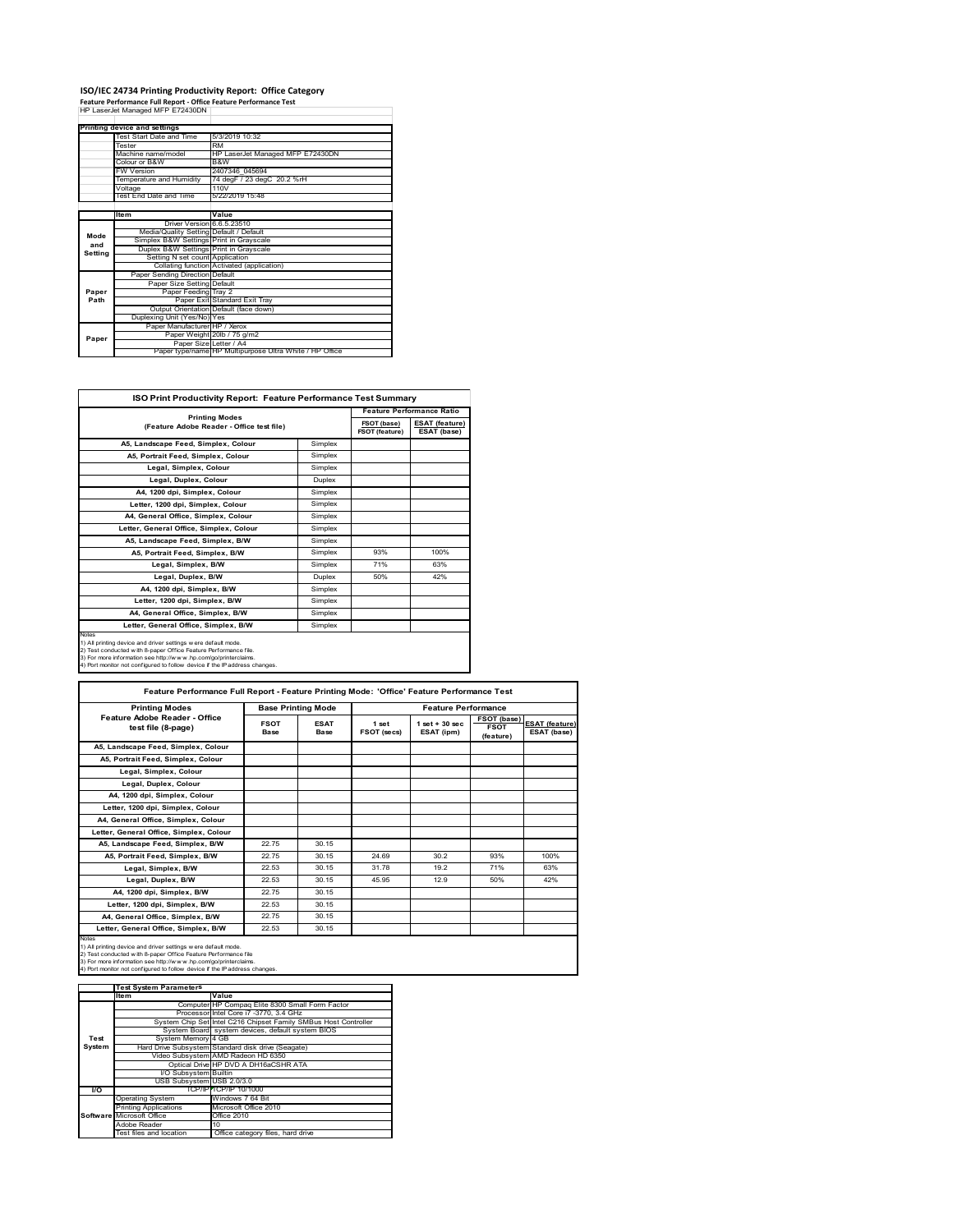### **ISO/IEC 17629 First Print Out Time Report: Office Category Full Detailed Test Report ‐ LETTER** HP LaserJet Managed MFP E72430DN

|            | Printing device and settings               |                                  |
|------------|--------------------------------------------|----------------------------------|
|            | Test Start Date and Time                   | 5/3/2019 10:32                   |
|            | Tester                                     | RM                               |
|            | Machine name/model                         | HP LaserJet Managed MFP E72430DN |
|            | Colour or B&W                              | B&W                              |
|            | <b>FW Version</b>                          | 2407346 045694                   |
|            | Configuration (options)                    | Default                          |
|            | Controller                                 | Unknown                          |
|            | Printing device page count                 | Not Specified                    |
|            | Printing supplies page count Not Specified |                                  |
|            | Temperature and Humidity                   | 74 degF / 23 degC 20.2 %rH       |
|            | Voltage                                    | 110V                             |
|            | Test End Date and Time                     | 5/22/2019 15:48                  |
|            |                                            |                                  |
|            | <b>Item</b>                                | Value                            |
| Mode       | PDL and driver version                     | 6.6.5.23510                      |
| and        | Print Quality mode                         | default                          |
| Setting    | <b>B&amp;W</b> settings                    | default                          |
|            | Paper feed orientation                     | Short Edge                       |
| Paper      | Paper type setting                         | default                          |
|            | Paper feeding                              | Standard cassette                |
|            | Paper exit                                 | Standard exit tray               |
| Paper Path | Output orientation                         | default (face up or face down)   |

**FPOT from Ready (second** implex **ISO First Page Out Time Summary Report: Office Category** Summary Report: **Letter B&W**

Duplex

Notes<br>1) All printing device and driver settings were default mode.<br>2) For the BW results, the print driver was set to "print in BW".<br>3) For more information see http://www.hp.com/golprinterclaims.<br>4) Port montor not confi

**ISO First Page Out Time Report: Office Category Detailed Report: LETTER Excel Word Delay Time Adobe Reader Average (seconds)** (secol **(seconds) (seconds)** FPOT from Ready - Simplex FPOT from Ready - Duplex  $\prec$ FPOT from Sleep - Simplex N/A **Color Mode** Recovery Time FPOT from Off - Simplex  $\times$  $\times$ Warm-up Time  $\prec$  $\overline{\phantom{0}}$  $\prec$ FPOT from Ready - Simplex 7.93 7.97 8.56 8.16 20 Seconds FPOT from Ready - Duplex  $>\!\!<$ FPOT from Sleep - Simplex  $\sim$  35.29 76 Minutes **B&W Mode** Recovery Time  $\sim$  26.7 FPOT from Off - Simplex 152.24 Warm-up Time 143.68 Notes<br>1) All printing device and driver settings were default mode.<br>2) For the BMV results, the print driver was set to "print in BMV".<br>3) For more information see http://www.hp.com/golprinterclaims.<br>4) Port monter not con **HP Data Table Detailed Report: LETTER FPOT Avg FPOT (secs) FPOT (secs) FPOT (secs) Iteration 3 Application Delay Time Iteration 1 (secs) Iteration 2** FPOT from Sleep N/A N/A N/A N/A N/A Adobe Reade **Color Mode** FPOT from Sleep (15 minutes) N/A N/A N/A N/A HP/Non ISO Test N/A N/A Reader FPOT from Sleep 35.29 35.02 35.56 N/A Adobe Reader 76 Minutes **B&W Mode** FPOT from Sleep (15 minutes) Throm Sleep (15 minutes) 22.09 22.10 22.08 N/A Adobe Reader 15 Minutes Notes<br>1) All printing device and driver settings w ere default mode.<br>2) For the B/W results, the print driver w as set to "print in B/W".<br>3 DLP includes detailed iterations as data measurements may vary run to run.

|                                  | <b>Test System Parameters</b> |                                                       |
|----------------------------------|-------------------------------|-------------------------------------------------------|
|                                  | <b>Item</b>                   | Value                                                 |
|                                  | Computer                      | HP Compag Elite 8300 Small Form Factor                |
|                                  | Processor                     | Intel Core i7 -3770, 3.4 GHz                          |
|                                  | System Chip Set               | Intel C216 Chipset Family SMBus Host Controller       |
|                                  | System Board                  | system devices, default system BIOS                   |
| Test                             | <b>System Memory</b>          | 4 GB                                                  |
| System                           | Hard Drive Subsystem          | Standard disk drive (Seagate)                         |
|                                  | Video Subsystem               | AMD Radeon HD 6350                                    |
|                                  | Optical Drive                 | HP DVD A DH16aCSHR ATA                                |
|                                  | I/O Subsystem                 | <b>Builtin</b>                                        |
|                                  | <b>USB Subsystem</b>          | USB 2.0/3.0                                           |
| Printing<br>Device<br>Connection | TCP/IP                        | 10/1000                                               |
|                                  | <b>Operating System</b>       | Windows 7 Business/Ultimate, 64 bit, Build 7601, SP 1 |
|                                  | <b>Printing Applications</b>  | Microsoft Office 2010 SP2                             |
| Software                         |                               | Adobe Reader 10.1.4                                   |
|                                  | <b>Print Driver</b>           | 6.6.5.23510                                           |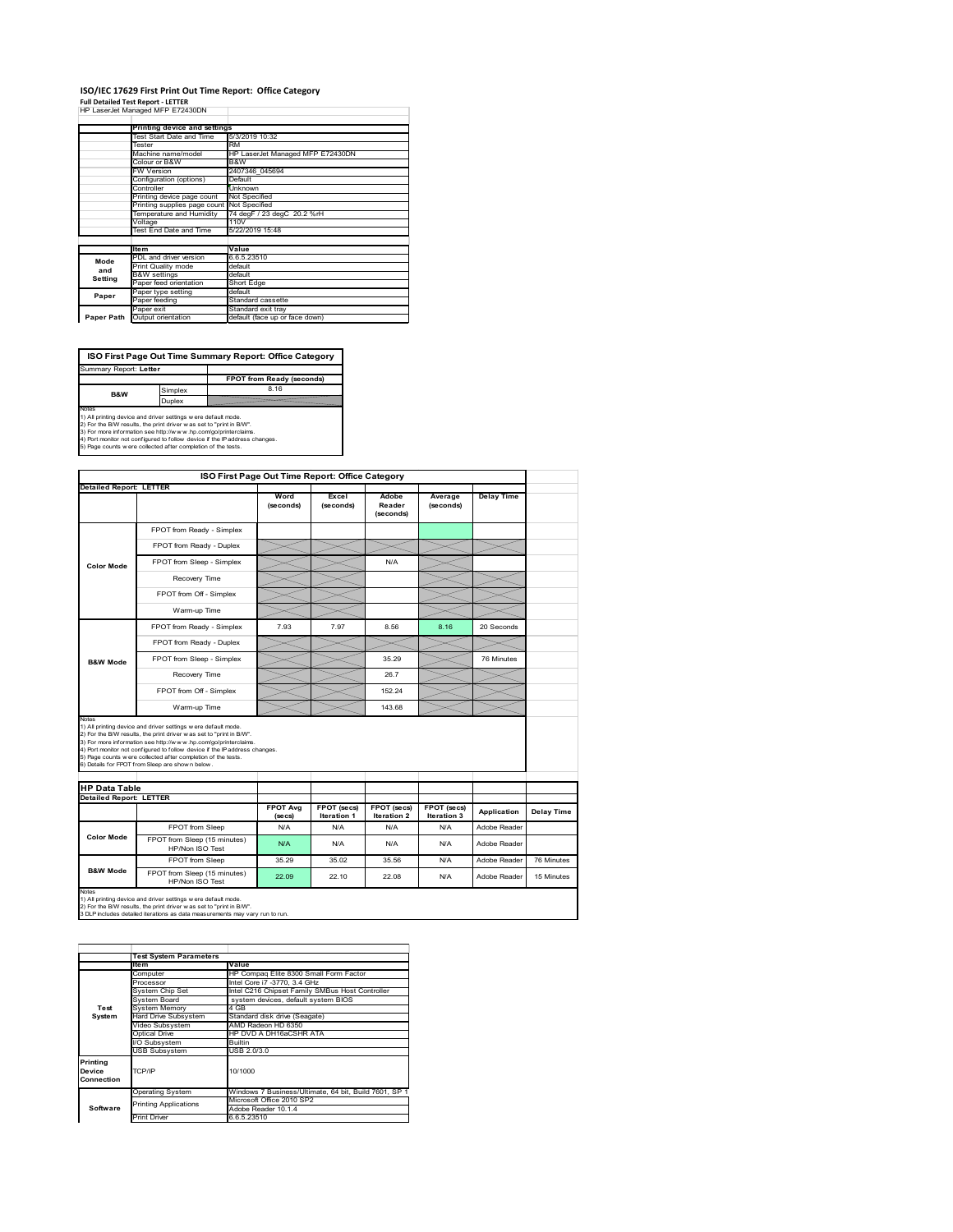#### **ISO/IEC 17629 First Print Out Time Report: Office Category**  $\overline{1}$

| Full Detailed Test Report - A4   |  |  |  |
|----------------------------------|--|--|--|
| HP LaserJet Managed MFP E72430DN |  |  |  |

|            | Printing device and settings |                                  |
|------------|------------------------------|----------------------------------|
|            | Test Start Date and Time     | 5/3/2019 10:32                   |
|            | Tester                       | <b>RM</b>                        |
|            | Machine name/model           | HP LaserJet Managed MFP E72430DN |
|            | Colour or B&W                | B&W                              |
|            | <b>FW Version</b>            | 2407346 045694                   |
|            | Configuration (options)      | Default                          |
|            | Controller                   | Unknown                          |
|            | Printing device page count   | Not Specified                    |
|            | Printing supplies page count | Not Specified                    |
|            | Temperature and Humidity     | 74 degF / 23 degC 20.2 %rH       |
|            | Voltage                      | 110V                             |
|            | Test End Date and Time       | 5/22/2019 15:48                  |
|            |                              |                                  |
|            | <b>Item</b>                  | Value                            |
| Mode       | PDL and driver version       | 6.6.5.23510                      |
| and        | <b>Print Quality mode</b>    | default                          |
| Setting    | <b>B&amp;W</b> settings      | default                          |
|            | Paper feed orientation       | Short Edge                       |
| Paper      | Paper type setting           | default                          |
|            | Paper feeding                | Standard cassette                |
|            | Paper exit                   | Standard exit tray               |
| Paper Path | Output orientation           | default (face up or face down)   |

٦

**ISO First Page Out Time Summary Report: Office Category**

**FPOT from Ready (seconds)** Simplex 8.22 **Duplex** Notes<br>1) All printing device and driver settings were default mode.<br>2) For the BAV results, the print driver was set to "print in BAV".<br>3) For more information see http://www.hp.com/golprinterclaims.<br>4) Port monitor not co Summary Report: A4 **B&W**

|                            |                                                                                                                                                                                                                                                                                                                                                                                                             | ISO First Page Out Time Report: Office Category |                                   |                                          |                                   |                   |            |
|----------------------------|-------------------------------------------------------------------------------------------------------------------------------------------------------------------------------------------------------------------------------------------------------------------------------------------------------------------------------------------------------------------------------------------------------------|-------------------------------------------------|-----------------------------------|------------------------------------------|-----------------------------------|-------------------|------------|
| <b>Detailed Report: A4</b> |                                                                                                                                                                                                                                                                                                                                                                                                             |                                                 |                                   |                                          |                                   |                   |            |
|                            |                                                                                                                                                                                                                                                                                                                                                                                                             | Word<br>(seconds)                               | Excel<br>(seconds)                | Adobe<br>Reader<br>(seconds)             | Average<br>(seconds)              | <b>Delay Time</b> |            |
|                            | FPOT from Ready - Simplex                                                                                                                                                                                                                                                                                                                                                                                   |                                                 |                                   |                                          |                                   |                   |            |
|                            | FPOT from Ready - Duplex                                                                                                                                                                                                                                                                                                                                                                                    |                                                 |                                   |                                          |                                   |                   |            |
| <b>Color Mode</b>          | FPOT from Sleep - Simplex                                                                                                                                                                                                                                                                                                                                                                                   |                                                 |                                   | N/A                                      |                                   |                   |            |
|                            | Recovery Time                                                                                                                                                                                                                                                                                                                                                                                               |                                                 |                                   |                                          |                                   |                   |            |
|                            | FPOT from Off - Simplex                                                                                                                                                                                                                                                                                                                                                                                     |                                                 |                                   |                                          |                                   |                   |            |
|                            | Warm-up Time                                                                                                                                                                                                                                                                                                                                                                                                |                                                 |                                   |                                          |                                   |                   |            |
|                            | FPOT from Ready - Simplex                                                                                                                                                                                                                                                                                                                                                                                   | 8.01                                            | 8.11                              | 8.52                                     | 8.22                              | 20 Seconds        |            |
|                            | FPOT from Ready - Duplex                                                                                                                                                                                                                                                                                                                                                                                    |                                                 |                                   |                                          |                                   |                   |            |
| <b>B&amp;W Mode</b>        | FPOT from Sleep - Simplex                                                                                                                                                                                                                                                                                                                                                                                   |                                                 |                                   | 35.25                                    |                                   | 76 Minutes        |            |
|                            | Recovery Time                                                                                                                                                                                                                                                                                                                                                                                               |                                                 |                                   | 26.7                                     |                                   |                   |            |
|                            |                                                                                                                                                                                                                                                                                                                                                                                                             |                                                 |                                   |                                          |                                   |                   |            |
|                            | FPOT from Off - Simplex                                                                                                                                                                                                                                                                                                                                                                                     |                                                 |                                   | 158.26                                   |                                   |                   |            |
| Notes                      | Warm-up Time                                                                                                                                                                                                                                                                                                                                                                                                |                                                 |                                   | 149.74                                   |                                   |                   |            |
| <b>HP Data Table</b>       | 1) All printing device and driver settings w ere default mode.<br>2) For the B/W results, the print driver was set to "print in B/W".<br>3) For more information see http://www.hp.com/go/printerclaims.<br>4) Port monitor not configured to follow device if the IP address changes.<br>5) Page counts w ere collected after completion of the tests.<br>6) Details for FPOT from Sleep are show n below. |                                                 |                                   |                                          |                                   |                   |            |
| <b>Detailed Report: A4</b> |                                                                                                                                                                                                                                                                                                                                                                                                             |                                                 |                                   |                                          |                                   |                   |            |
|                            |                                                                                                                                                                                                                                                                                                                                                                                                             | <b>FPOT Avg</b><br>(se cs)                      | FPOT (secs)<br><b>Iteration 1</b> | <b>FPOT (secs)</b><br><b>Iteration 2</b> | FPOT (secs)<br><b>Iteration 3</b> | Application       | Delay Time |
|                            | FPOT from Sleep                                                                                                                                                                                                                                                                                                                                                                                             | N/A                                             | N/A                               | N/A                                      | N/A                               | Adobe Reader      |            |
| <b>Color Mode</b>          | FPOT from Sleep (15 minutes)<br>HP/Non ISO Test                                                                                                                                                                                                                                                                                                                                                             | N/A                                             | N/A                               | N/A                                      | N/A                               | Adobe Reader      |            |
| <b>B&amp;W Mode</b>        | FPOT from Sleep                                                                                                                                                                                                                                                                                                                                                                                             | 35.25                                           | 35.67                             | 34.83                                    | N/A                               | Adobe Reader      | 76 Minutes |

1) All printing device and driver settings w ere default mode.<br>2) For the B/W results, the print driver w as set to "print in B/W".<br>3 DLP includes detailed iterations as data measurements may vary run to run.

|                                  | <b>Test System Parameters</b>                         |                                                       |  |  |
|----------------------------------|-------------------------------------------------------|-------------------------------------------------------|--|--|
|                                  | <b>Item</b>                                           | Value                                                 |  |  |
|                                  | Computer                                              | HP Compag Elite 8300 Small Form Factor                |  |  |
|                                  | Processor                                             | Intel Core i7 -3770, 3.4 GHz                          |  |  |
|                                  | System Chip Set                                       | Intel C216 Chipset Family SMBus Host Controller       |  |  |
|                                  | System Board                                          | system devices, default system BIOS                   |  |  |
| Test                             | <b>System Memory</b>                                  | 4 GB                                                  |  |  |
| System                           | Hard Drive Subsystem<br>Standard disk drive (Seagate) |                                                       |  |  |
|                                  | Video Subsystem                                       | AMD Radeon HD 6350                                    |  |  |
|                                  | Optical Drive                                         | HP DVD A DH16aCSHR ATA                                |  |  |
|                                  | I/O Subsystem                                         | <b>Builtin</b>                                        |  |  |
|                                  | <b>USB Subsystem</b>                                  | USB 2.0/3.0                                           |  |  |
| Printing<br>Device<br>Connection | 10/1000<br>TCP/IP                                     |                                                       |  |  |
|                                  | <b>Operating System</b>                               | Windows 7 Business/Ultimate, 64 bit, Build 7601, SP 1 |  |  |
|                                  | <b>Printing Applications</b>                          | Microsoft Office 2010 SP2                             |  |  |
| Software                         |                                                       | Adobe Reader 10.1.4                                   |  |  |
|                                  | <b>Print Driver</b>                                   | 6.6.5.23510                                           |  |  |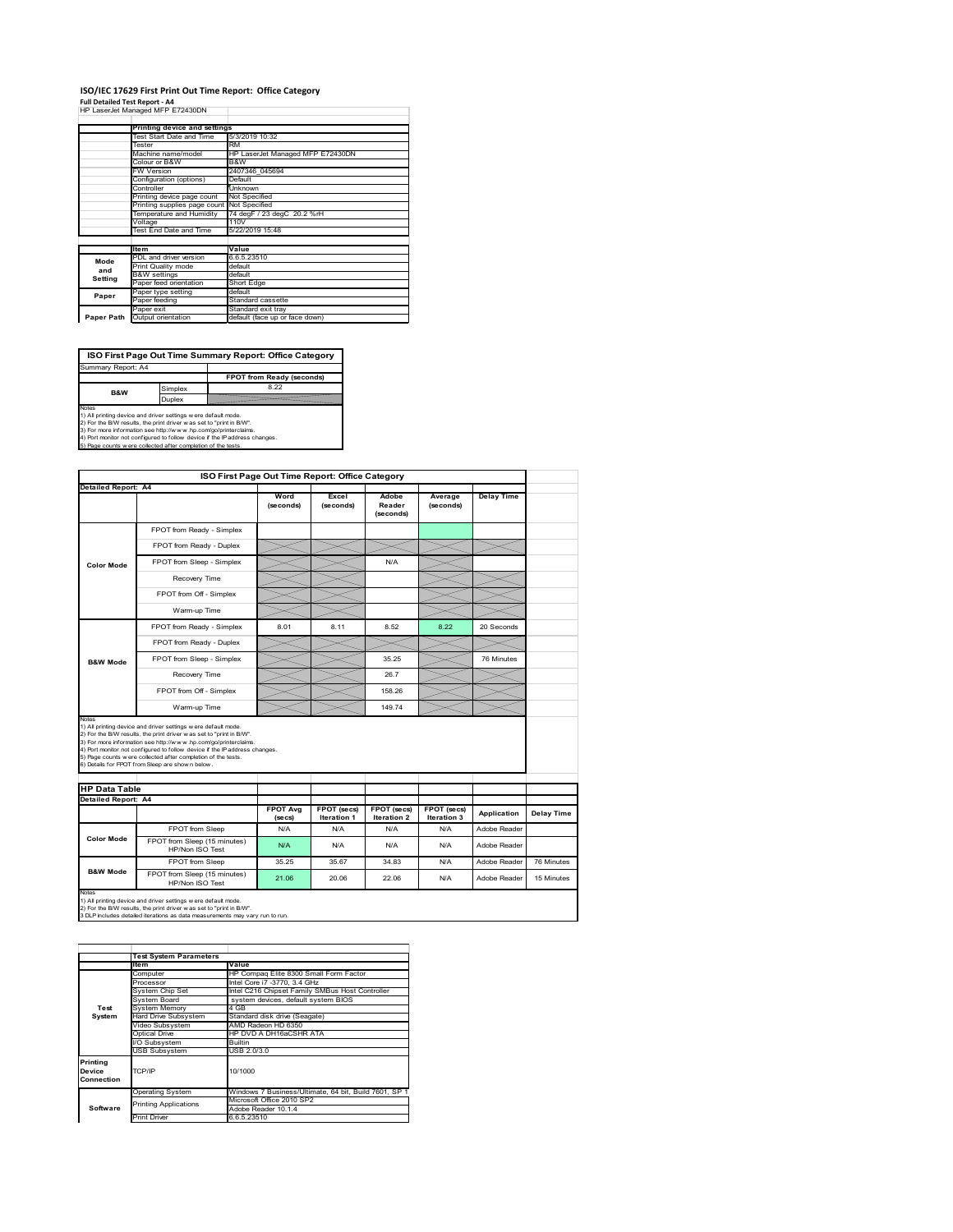## **ISO/IEC 29183 Copy Productivity Report**

#### **Full Detailed Test Report ‐ LETTER**

|             | <b>Full Detailed Test Report - LETTER</b>      |                                                     |  |  |
|-------------|------------------------------------------------|-----------------------------------------------------|--|--|
|             | HP LaserJet Managed MFP E72430DN               |                                                     |  |  |
|             |                                                |                                                     |  |  |
|             | <b>Machine Setup Information</b>               |                                                     |  |  |
|             | Test Start Date and Time 5/7/2019 14:58        |                                                     |  |  |
|             | <b>Tester RM</b>                               |                                                     |  |  |
|             |                                                | Machine name/model HP LaserJet Managed MFP E72430DN |  |  |
|             | Colour or B&W B&W                              |                                                     |  |  |
|             |                                                | FW Version 2407346 045694                           |  |  |
|             | Configuration (options) Not Specified          |                                                     |  |  |
|             |                                                | Temperature and Humidity 74 degF / 23 degC 20.2 %rH |  |  |
|             | Test End Date and Time: 5/15/2019 18:20        |                                                     |  |  |
|             |                                                |                                                     |  |  |
|             | Pre-set Item                                   | <b>Pre-set Value</b>                                |  |  |
|             | <b>Output Resolution Default</b>               |                                                     |  |  |
|             | Output Quality Default                         |                                                     |  |  |
| Mode        | Copying Mode Colour for Colour and B&W for B&W |                                                     |  |  |
|             | Auto Density Adjustment Default                |                                                     |  |  |
|             |                                                | Collating function Set in Control Panel             |  |  |
| Paper       | Paper Sending Direction Default                |                                                     |  |  |
|             | Paper Type Setting Default                     |                                                     |  |  |
| Paper       | Paper Feeding Tray 2                           |                                                     |  |  |
| Path        | Paper Exit Default                             |                                                     |  |  |
|             |                                                | Face Up Exit Default (face down)                    |  |  |
|             | <b>Fixing Capability Default</b>               |                                                     |  |  |
| Temporary   | Image Quality Stability Default                |                                                     |  |  |
| <b>Stop</b> | Capacity of Paper Default                      |                                                     |  |  |
|             | Others None                                    |                                                     |  |  |
|             |                                                |                                                     |  |  |
|             | Paper Manufacturer HP / Xerox                  |                                                     |  |  |
|             |                                                | Paper Weight 20lb / 75 g/m2                         |  |  |
| Paper       | Paper Size Letter / A4                         |                                                     |  |  |

| Summary Report: Letter |              |             |
|------------------------|--------------|-------------|
|                        |              |             |
|                        | <b>sFCOT</b> | sESAT (ipm) |

**B&W** 6.15 30.08

**Notes** 

First Copy Out and Copy Speed measured using ISO/IEC 29183, excludes first set of test documents. For more information see http://w w w .hp.com/go/printerclaims. Exact speed varies depending on the system configuration and document.

Only Target A w as used, all test documents have the same Saturated throughput. Reference ISO/IEC29183:2010 Clause 5, Sections 5.3.1 and 5.3.2

| Detailed Report: LETTER |               |              |       |             |                |             |
|-------------------------|---------------|--------------|-------|-------------|----------------|-------------|
|                         |               |              |       |             |                |             |
|                         | <b>Target</b> | sFCOT (secs) |       | sEFTP (ipm) |                | sESAT (ipm) |
|                         |               |              | 1copy | 1copy+30sec | 1copy+4minutes |             |
|                         | Α             | 6.15         | 9.76  | 24.99       | 29.23          | 30.08       |
|                         |               |              |       | 17 sets     | 122 sets       |             |
|                         | В             |              |       |             |                |             |
|                         |               |              |       |             |                |             |
| <b>B&amp;W</b>          | C             |              |       |             |                |             |
|                         |               |              |       |             |                |             |
|                         |               | D            |       |             |                |             |
|                         |               |              |       |             |                |             |
|                         | Average       | 6.15         | 9.76  | 24.99       | 29.23          | 30.08       |

Paper type/name HP Multipurpose Ultra White / HP Office

#### Notes

First Copy Out and Copy Speed measured using ISO/IEC 29183, excludes first set of test documents. For more information see http://w w w .hp.com/go/printerclaims. Exact speed varies depending on the system configuration and document. Only Target A w as used, all test documents have the same Saturated throughput. Reference ISO/IEC29183:2010 Clause 5, Sections 5.3.1 and 5.3.2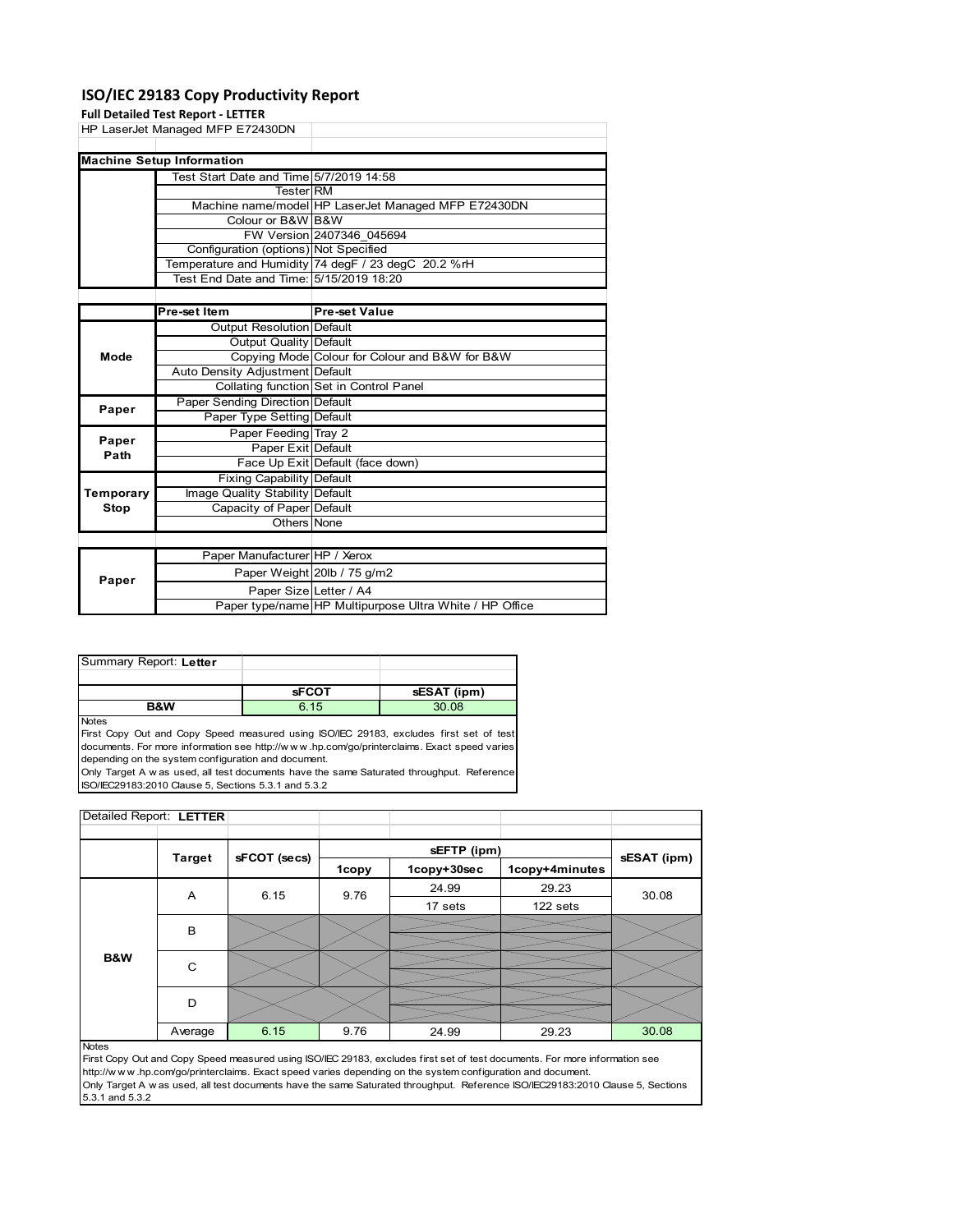### **ISO/IEC 29183 Copy Productivity Report**

## **Full Detailed Test Report**

|           | Full Detailed Test Report - A4          |                                                     |
|-----------|-----------------------------------------|-----------------------------------------------------|
|           | HP LaserJet Managed MFP E72430DN        |                                                     |
|           |                                         |                                                     |
|           | <b>Machine Setup Information</b>        |                                                     |
|           | Test Start Date and Time 5/7/2019 14:58 |                                                     |
|           | <b>Tester RM</b>                        |                                                     |
|           |                                         | Machine name/model HP LaserJet Managed MFP E72430DN |
|           | Colour or B&W B&W                       |                                                     |
|           |                                         | FW Version 2407346 045694                           |
|           | Configuration (options) Not Specified   |                                                     |
|           |                                         | Temperature and Humidity 74 degF / 23 degC 20.2 %rH |
|           | Test End Date and Time: 5/15/2019 18:20 |                                                     |
|           |                                         |                                                     |
|           | Pre-set Item                            | <b>Pre-set Value</b>                                |
|           | Output Resolution Default               |                                                     |
|           | Output Quality Default                  |                                                     |
| Mode      |                                         | Copying Mode Colour for Colour and B&W for B&W      |
|           | Auto Density Adjustment Default         |                                                     |
|           |                                         | Collating function Set in Control Panel             |
| Paper     | Paper Sending Direction Default         |                                                     |
|           | Paper Type Setting Default              |                                                     |
| Paper     | Paper Feeding Tray 2                    |                                                     |
| Path      | Paper Exit Default                      |                                                     |
|           |                                         | Face Up Exit Default (face down)                    |
|           | Fixing Capability Default               |                                                     |
| Temporary | Image Quality Stability Default         |                                                     |
| Stop      | Capacity of Paper Default               |                                                     |
|           | Others None                             |                                                     |
|           |                                         |                                                     |
|           | Paper Manufacturer HP / Xerox           |                                                     |
| Danor     |                                         | Paper Weight 20lb / 75 g/m2                         |

| Paper |                        | Paper Weight 20lb / 75 g/m2                             |
|-------|------------------------|---------------------------------------------------------|
|       | Paper SizelLetter / A4 |                                                         |
|       |                        | Paper type/name HP Multipurpose Ultra White / HP Office |
|       |                        |                                                         |

| Summary Report: A4 |              |             |
|--------------------|--------------|-------------|
|                    |              |             |
|                    | <b>SFCOT</b> | sESAT (ipm) |
| B&W                | 6.15         | 30.08       |

**Notes** 

First Copy Out and Copy Speed measured using ISO/IEC 29183, excludes first set of test documents. For more information see http://w w w .hp.com/go/printerclaims. Exact speed varies depending on the system configuration and document.

Only Target A w as used, all test documents have the same Saturated throughput. Reference ISO/IEC29183:2010 Clause 5, Sections 5.3.1 and 5.3.2

| Detailed Report: A4 |               |              |       |             |                |             |
|---------------------|---------------|--------------|-------|-------------|----------------|-------------|
|                     |               |              |       | sEFTP (ipm) |                |             |
|                     | <b>Target</b> | sFCOT (secs) | 1copy | 1copy+30sec | 1copy+4minutes | sESAT (ipm) |
|                     | A             | 6.15         | 9.76  | 25.83       | 29.31          | 30.08       |
|                     |               |              |       | 17 sets     | 122 sets       |             |
|                     | B             |              |       |             |                |             |
| B&W                 | C             |              |       |             |                |             |
|                     | D             |              |       |             |                |             |
|                     | Average       | 6.15         | 9.76  | 25.83       | 29.31          | 30.08       |
| <b>Notes</b>        |               |              |       |             |                |             |

First Copy Out and Copy Speed measured using ISO/IEC 29183, excludes first set of test documents. For more information see http://w w w .hp.com/go/printerclaims. Exact speed varies depending on the system configuration and document. Only Target A w as used, all test documents have the same Saturated throughput. Reference ISO/IEC29183:2010 Clause 5, Sections 5.3.1 and 5.3.2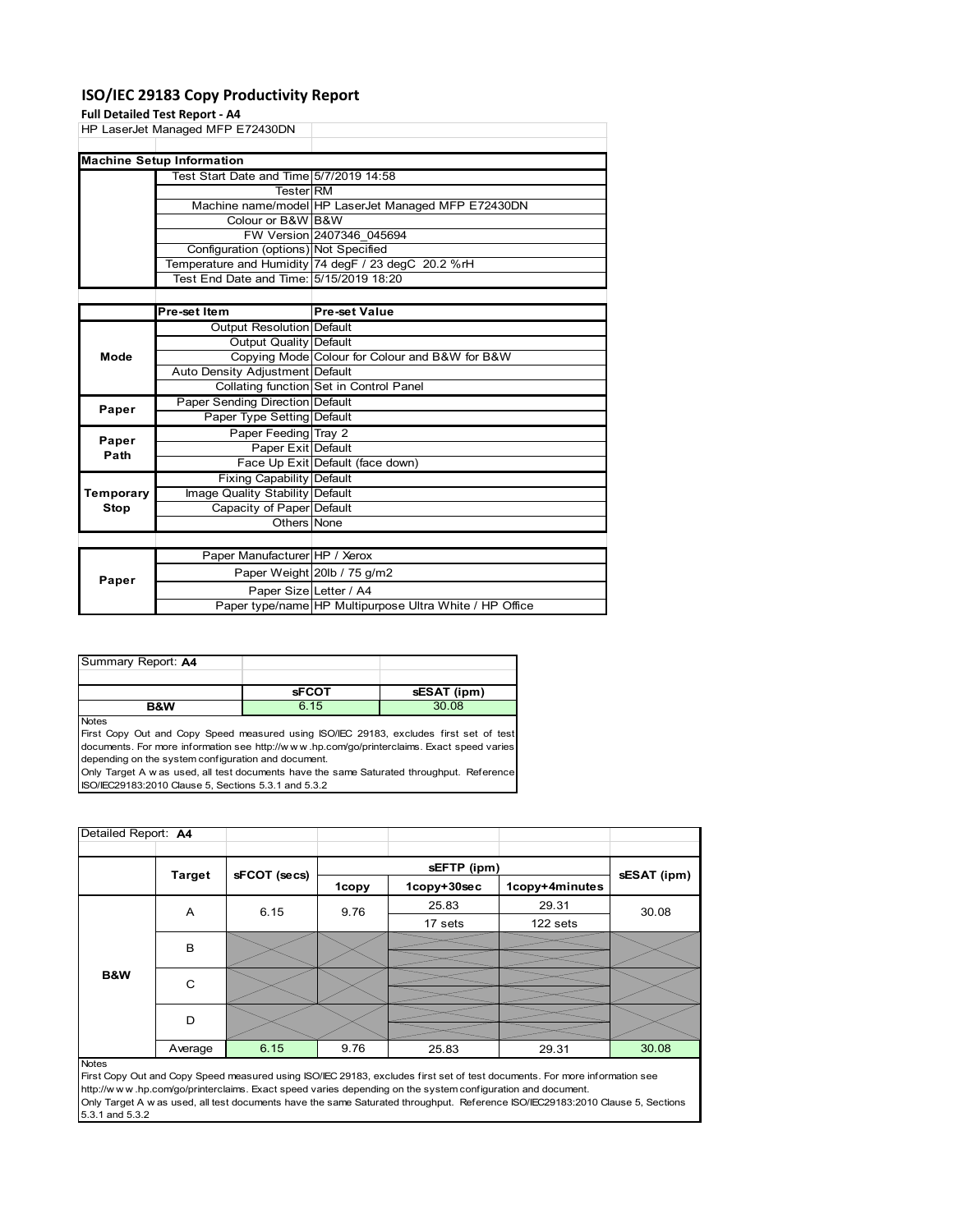## **ISO/IEC 24735 Copy Productivity Report**

**Full Detailed Test Report ‐ LETTER**

| <b>Machine Setup Information</b>        |                                                                 |  |  |  |  |
|-----------------------------------------|-----------------------------------------------------------------|--|--|--|--|
| Test Start Date and Time 5/9/2019 10:39 |                                                                 |  |  |  |  |
| <b>Tester</b> RM                        |                                                                 |  |  |  |  |
|                                         | Machine name/model HP LaserJet Managed MFP E72430DN             |  |  |  |  |
| Colour or B&W B&W                       |                                                                 |  |  |  |  |
|                                         | FW Version 2407346 045694                                       |  |  |  |  |
| Configuration (options) Not Specified   |                                                                 |  |  |  |  |
|                                         | Temperature and Humidity 74 degF / 23 degC 20.2 %rH             |  |  |  |  |
|                                         |                                                                 |  |  |  |  |
|                                         |                                                                 |  |  |  |  |
| Pre-set Item                            | <b>Pre-set Value</b>                                            |  |  |  |  |
| Output Resolution Default               |                                                                 |  |  |  |  |
| <b>Output Quality Default</b>           |                                                                 |  |  |  |  |
| Copying Mode Default                    |                                                                 |  |  |  |  |
| Auto Density Adjustment Default         |                                                                 |  |  |  |  |
|                                         | Collating function Activated (if not activated in default mode) |  |  |  |  |
| Paper Sending Direction Default         |                                                                 |  |  |  |  |
| Paper Type Setting Default              |                                                                 |  |  |  |  |
|                                         | Paper Feeding Standard cassette                                 |  |  |  |  |
|                                         | Paper Exit Standard exit tray                                   |  |  |  |  |
| Face Up Exit Default                    |                                                                 |  |  |  |  |
| <b>Fixing Capability Default</b>        |                                                                 |  |  |  |  |
| Image Quality Stability Default         |                                                                 |  |  |  |  |
| Capacity of Paper Default               |                                                                 |  |  |  |  |
|                                         | Others Default                                                  |  |  |  |  |
|                                         |                                                                 |  |  |  |  |
| Paper Manufacturer HP / Xerox           |                                                                 |  |  |  |  |
|                                         | Paper Weight 20lb / 75 g/m2                                     |  |  |  |  |
| Paper Size Letter / A4                  |                                                                 |  |  |  |  |

| <b>ISO/IEC 24735 Copy Productivity Report</b> |                                                     |             |            |                  |                  |                   |
|-----------------------------------------------|-----------------------------------------------------|-------------|------------|------------------|------------------|-------------------|
| Detailed Report: LETTER                       |                                                     |             |            |                  |                  |                   |
|                                               | Copying                                             | FSOT (secs) |            | EFTP (ipm)       |                  | <b>ESAT (ipm)</b> |
|                                               | Mode                                                | 1 set only  | 1 set only | 1 set + $30$ sec | 1 set $+$ 4min   | $1$ set + 30sec   |
|                                               | 1:1                                                 |             | (1 set)    |                  |                  |                   |
| <b>Color Mode</b>                             | 1:2                                                 |             | (1 set)    |                  |                  |                   |
|                                               | 2:2                                                 |             | (1 set)    |                  |                  |                   |
|                                               | 1:1                                                 | 14.85       | 16.17      | 25.20<br>5 sets  | 29.24<br>32 sets | 30.16             |
| <b>B&amp;W</b> mode                           | 1:2                                                 | 26.96       | 8.88       | 15.10<br>4 sets  |                  | 21.68             |
|                                               | 2:2                                                 | 33.01       | 7.26       | 14.18<br>4 sets  |                  | 21.68             |
| <b>Notes</b>                                  | Reports located: http://www.hp.com/go/printerclaims |             |            |                  |                  |                   |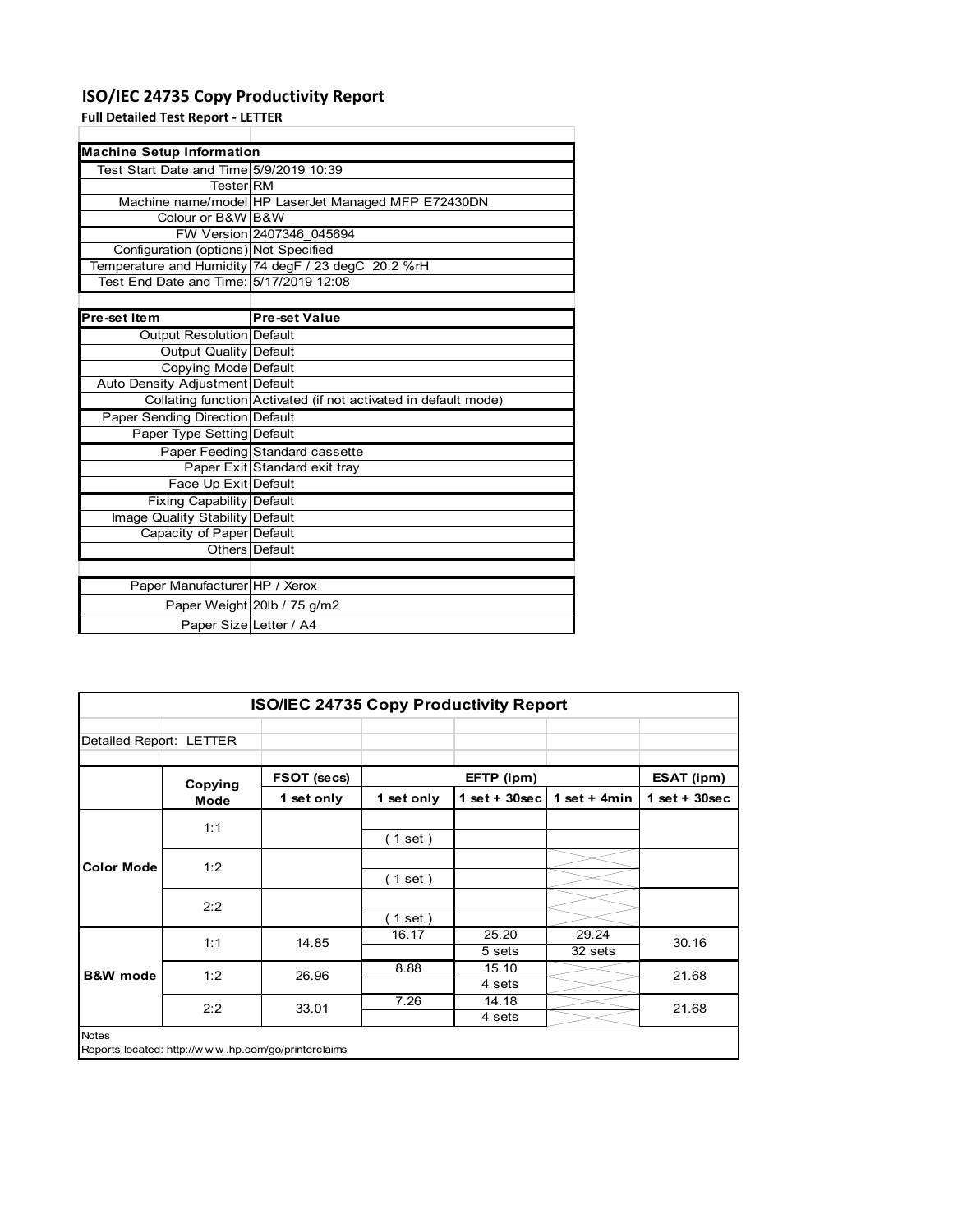## **ISO/IEC 24735 Copy Productivity Report**

## **Full Detailed Test Report ‐ A4**

| <b>Machine Setup Information</b>        |                                                                 |
|-----------------------------------------|-----------------------------------------------------------------|
| Test Start Date and Time 5/9/2019 10:39 |                                                                 |
| TesterlRM                               |                                                                 |
|                                         | Machine name/model HP LaserJet Managed MFP E72430DN             |
| Colour or B&W B&W                       |                                                                 |
|                                         | FW Version 2407346 045694                                       |
| Configuration (options) Not Specified   |                                                                 |
|                                         | Temperature and Humidity 74 degF / 23 degC 20.2 %rH             |
| Test End Date and Time: 5/17/2019 12:08 |                                                                 |
|                                         |                                                                 |
| Pre-set Item                            | <b>Pre-set Value</b>                                            |
| <b>Output Resolution Default</b>        |                                                                 |
| Output Quality Default                  |                                                                 |
| Copying Mode Default                    |                                                                 |
| Auto Density Adjustment Default         |                                                                 |
|                                         | Collating function Activated (if not activated in default mode) |
| <b>Paper Sending Direction Default</b>  |                                                                 |
| Paper Type Setting Default              |                                                                 |
|                                         | Paper Feeding Standard cassette                                 |
|                                         | Paper Exit Standard exit tray                                   |
| Face Up Exit Default                    |                                                                 |
| Fixing Capability Default               |                                                                 |
| Image Quality Stability Default         |                                                                 |
| Capacity of Paper Default               |                                                                 |
|                                         | Others   Default                                                |
|                                         |                                                                 |
| Paper Manufacturer HP / Xerox           |                                                                 |
|                                         | Paper Weight 20lb / 75 g/m2                                     |
| Paper Size Letter / A4                  |                                                                 |

| <b>ISO/IEC 24735 Copy Productivity Report</b> |                                                     |             |            |                 |                  |                 |  |
|-----------------------------------------------|-----------------------------------------------------|-------------|------------|-----------------|------------------|-----------------|--|
| Detailed Report: A4                           |                                                     |             |            |                 |                  |                 |  |
|                                               | Copying                                             | FSOT (secs) |            | EFTP (ipm)      |                  | ESAT (ipm)      |  |
|                                               | Mode                                                | 1 set only  | 1 set only | $1$ set + 30sec | 1 set $+$ 4min   | $1$ set + 30sec |  |
|                                               | 1:1                                                 |             | (1 set)    |                 |                  |                 |  |
| Colour<br>Mode                                | 1:2                                                 |             | (1 set)    |                 |                  |                 |  |
|                                               | 2:2                                                 |             | $1$ set)   |                 |                  |                 |  |
|                                               | 1:1                                                 | 14.88       | 16.13      | 25.76<br>5 sets | 29.39<br>32 sets | 30.15           |  |
| <b>B&amp;W</b> mode                           | 1:2                                                 | 26.80       | 8.94       | 15.94<br>4 sets |                  | 21.98           |  |
|                                               | 2:2                                                 | 32.69       | 7.32       | 14.36<br>4 sets |                  | 21.98           |  |
| <b>Notes</b>                                  | Reports located: http://www.hp.com/go/printerclaims |             |            |                 |                  |                 |  |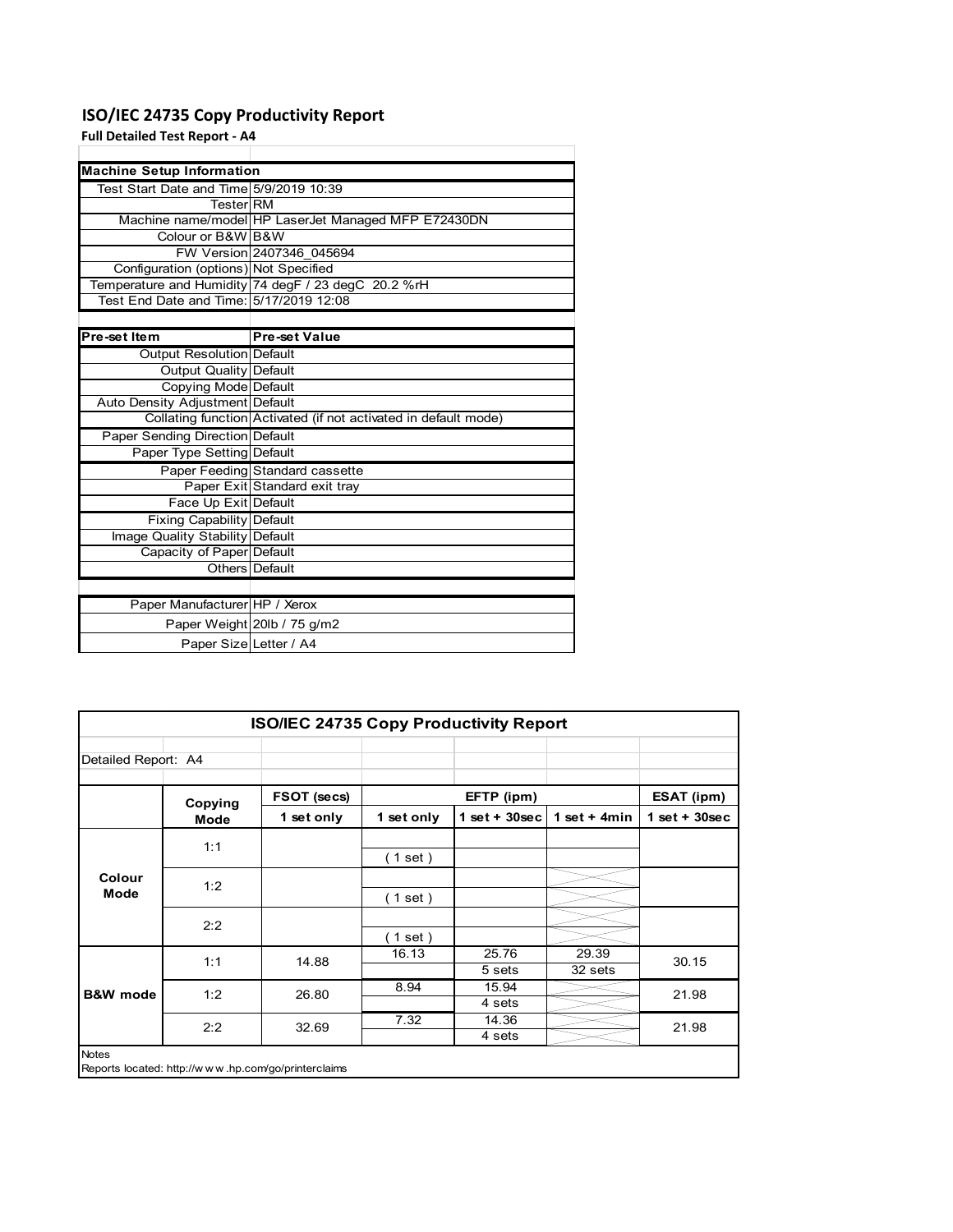## **ISO/IEC 17991 Scanning Productivity Report Full Detailed Test Report ‐ LETTER**

|            | <b>Machine Setup Information</b> |                                          |  |  |
|------------|----------------------------------|------------------------------------------|--|--|
|            | Test Start Date and Time         | 5/9/2019 15:05                           |  |  |
|            | Tester                           | <b>RM</b>                                |  |  |
|            | Machine name/model               | HP LaserJet Managed MFP E72430DN         |  |  |
|            | Colour or B&W                    | B&W                                      |  |  |
|            | Configuration (options)          | Default                                  |  |  |
|            | Temperature and Humidity         | 74 degF / 23 degC 20.2 %rH               |  |  |
|            | Voltage                          | 110V                                     |  |  |
|            | Test End Date and Time           | 5/9/2019 18:58                           |  |  |
|            |                                  |                                          |  |  |
|            | Preset Item                      | <b>Preset Value</b>                      |  |  |
|            | Scanning resolution              | default (200 dpi)                        |  |  |
|            | Colour or grey scale/B&W         | default (colour)                         |  |  |
| Mode       | Duplex / simplex                 | default (simplex)                        |  |  |
| and        | Original page size               | default (A4)                             |  |  |
| Setting    | Paper feed orientation           | default (long edge)                      |  |  |
|            | Scan destination                 | default (shared network)                 |  |  |
|            | <b>Storing File Type</b>         | default (PDF-multi)                      |  |  |
|            | Auto scan quality adjustment     | default (factory preset default setting) |  |  |
| <b>ADF</b> | Paper feed direction             | default (long edge)                      |  |  |
|            | Output orientation               | default                                  |  |  |
| Paper-path |                                  |                                          |  |  |

| <b>Summary Report: Letter</b> |                |                      |              |                           |  |  |  |
|-------------------------------|----------------|----------------------|--------------|---------------------------|--|--|--|
|                               |                | <b>Scanning Mode</b> |              | <b>Measurement result</b> |  |  |  |
|                               | File format    | Resolution           | Scanning     | scESAT 30secA             |  |  |  |
|                               | version        |                      | side         | (ipm)                     |  |  |  |
| Colour                        | <b>PDF 1.4</b> | 200                  | single sided | 46.56                     |  |  |  |
|                               |                |                      | double sided | 19.39                     |  |  |  |
| B&W                           | <b>PDF 1.4</b> | 200                  | single sided | 46.17                     |  |  |  |
|                               |                |                      | double sided | 19.39                     |  |  |  |

Notes 1) For more information see http://w w w .hp.com/go/printerclaims. 2) For the B/W results, the device scan setting is set to "Scan in B/W".

**ISO/IEC 17991 - Scan Summary Report: Network Folder Productivity Measurement**

| <b>Summary Report: Letter</b> |                      |            |              |                           |                  |               |
|-------------------------------|----------------------|------------|--------------|---------------------------|------------------|---------------|
|                               | <b>Scanning Mode</b> |            |              | <b>Measurement result</b> |                  |               |
|                               | File format          | Resolution | Scanning     | scEFTP 30secF             | File size 30secF | Number of     |
|                               | version              |            | side         | (ipm)                     | (Mbyte)          | Sets (30secF) |
| <b>PDF 1.4</b><br>Colour      |                      | 200        | single sided | 36.52                     | 2.82             | 7.00          |
|                               |                      |            | double sided | 16.13                     | 2.11             | 4.00          |
| <b>B&amp;W</b>                | <b>PDF 1.4</b>       | 200        | single sided | 39.06                     | 1.26             | 7.00          |
|                               |                      |            | double sided | 17.14                     | 0.77             | 4.00          |
| <b>Notes</b>                  |                      |            |              |                           |                  |               |

┓

Notes 1) For more information see http://w w w .hp.com/go/printerclaims. 2) For the B/W results, the device scan setting is set to "Scan in B/W".

| ISO/IEC 17991 - Scan Full Report: ADF Productivity Measurement |                        |            |                  |                       |                           |                        |  |
|----------------------------------------------------------------|------------------------|------------|------------------|-----------------------|---------------------------|------------------------|--|
| <b>Summary Report: Letter</b>                                  |                        |            |                  |                       |                           |                        |  |
|                                                                | <b>Scanning Mode</b>   |            |                  |                       | <b>Measurement result</b> |                        |  |
|                                                                | File format<br>version | Resolution | Scanning<br>side | scFFTP 1setA<br>(ipm) | scEETP 30secA<br>(ipm)    | scESAT 30secA<br>(ipm) |  |
| Colour                                                         | <b>PDF 1.4</b>         | 200        | single sided     | 30.63                 | 43.66                     | 46.56                  |  |
|                                                                |                        |            | double sided     | 15.60                 | 18.09                     | 19.39                  |  |
| <b>B&amp;W</b>                                                 | <b>PDF 1.4</b>         | 200        | single sided     | 31.61                 | 43.53                     | 46.17                  |  |
|                                                                |                        |            | double sided     | 15.37                 | 18.26                     | 19.39                  |  |
| <b>Notes</b>                                                   |                        |            |                  |                       |                           |                        |  |

Notes 1) For more information see http://w w w .hp.com/go/printerclaims. 2) For the B/W results, the device scan setting is set to "Scan in B/W".

| ISO/IEC 17991 - Scan Full Report: Network Folder Productivity Measurement |                        |              |                  |                       |                           |                             |                               |  |
|---------------------------------------------------------------------------|------------------------|--------------|------------------|-----------------------|---------------------------|-----------------------------|-------------------------------|--|
| <b>Summary Report: Letter</b>                                             |                        |              |                  |                       |                           |                             |                               |  |
| <b>Scanning Mode</b>                                                      |                        |              |                  |                       | <b>Measurement result</b> |                             |                               |  |
|                                                                           | File format<br>version | Resolution   | Scanning<br>side | scFFTP 1setF<br>(ipm) | scEFTP 30secF<br>(ipm)    | File size 30secF<br>(Mbyte) | Number of<br>Sets<br>(30secF) |  |
| Colour                                                                    | <b>PDF 1.4</b>         | 200          | single sided     | 21.81                 | 36.52                     | 2.82                        |                               |  |
|                                                                           |                        |              | double sided     | 12.62                 | 16.13                     | 2.11                        |                               |  |
| <b>B&amp;W</b>                                                            | 200<br><b>PDF 1.4</b>  | single sided | 24.00            | 39.06                 | 1.26                      |                             |                               |  |
|                                                                           |                        |              | double sided     | 12.97                 | 17.14                     | 0.77                        |                               |  |
| <b>Notes</b>                                                              |                        |              |                  |                       |                           |                             |                               |  |

|            | <b>Test System Parameters</b> |                                                       |  |
|------------|-------------------------------|-------------------------------------------------------|--|
|            | Item                          | Value                                                 |  |
|            | Computer name                 | HP Compaq Elite 8300 Small Form Factor                |  |
|            | Processor                     | Intel Core i7 -3770, 3.4 GHz                          |  |
|            | System Chip Set               | Intel C216 Chipset Family SMBus Host Controller       |  |
|            | <b>System Board</b>           | System devices, default system BIOS                   |  |
|            | <b>System Memory</b>          | 4 GB                                                  |  |
| System     | Hard Drive Subsystem          | Standard disk drive (Seagate)                         |  |
|            | Video Subsystem               | AMD Radeon HD 6350                                    |  |
|            | Optical Drive                 | HP DVD A DH16aCSHR ATA                                |  |
|            | I/O Subsystem                 | <b>Builtin</b>                                        |  |
|            | <b>USB Subsystem</b>          | USB 2.0/3.0                                           |  |
|            | <b>Operating System</b>       | Windows 7 Business/Ultimate, 64 bit, Build 7601, SP 1 |  |
|            | I ocation of network folder   | PC.                                                   |  |
|            | Internet Protocol             | IP <sub>v4</sub>                                      |  |
| Scanning   | <b>Transfer Protocol</b>      | <b>SMB</b>                                            |  |
| Device     | Hub                           | Trendnet Router and Gbit Switch                       |  |
| Connection | Network Speed                 | TCP 10/1000 Mbit Ethernet                             |  |
|            | <b>Connetion Cable</b>        | Cat6 Straight cable                                   |  |
|            | Wireless router               | No use                                                |  |
|            | Others                        | No use                                                |  |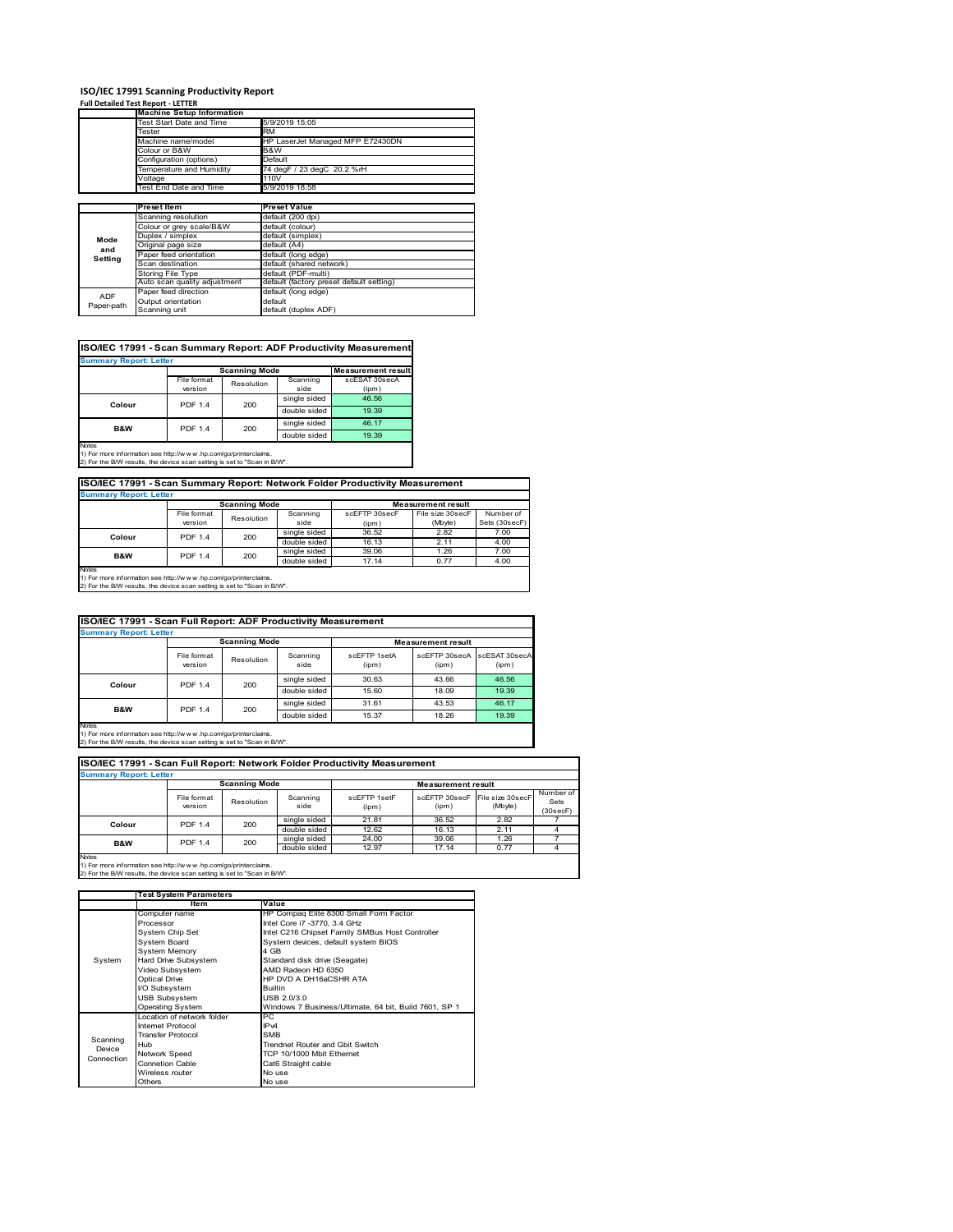### **ISO/IEC 17991 Scanning Productivity Report**

**Full Detailed Test Report ‐ A4**

|            | <b>Machine Setup Information</b> |                                          |  |  |
|------------|----------------------------------|------------------------------------------|--|--|
|            | <b>Test Start Date and Time</b>  | 5/9/2019 15:05                           |  |  |
|            | Tester                           | <b>RM</b>                                |  |  |
|            | Machine name/model               | HP LaserJet Managed MFP E72430DN         |  |  |
|            | Colour or B&W                    | B&W                                      |  |  |
|            | Configuration (options)          | Default                                  |  |  |
|            | Temperature and Humidity         | 74 degF / 23 degC 20.2 %rH               |  |  |
|            | Voltage                          | 110V                                     |  |  |
|            | Test End Date and Time           | 5/9/2019 18:58                           |  |  |
|            |                                  |                                          |  |  |
|            | Preset Item                      | <b>Preset Value</b>                      |  |  |
|            | Scanning resolution              | default (200 dpi)                        |  |  |
|            | Colour or grey scale/B&W         | default (colour)                         |  |  |
| Mode       | Duplex / simplex                 | default (simplex)                        |  |  |
| and        | Original page size               | default (A4)                             |  |  |
| Setting    | Paper feed orientation           | default (long edge)                      |  |  |
|            | Scan destination                 | default (shared network)                 |  |  |
|            | <b>Storing File Type</b>         | default (PDF-multi)                      |  |  |
|            | Auto scan quality adjustment     | default (factory preset default setting) |  |  |
| <b>ADF</b> | Paper feed direction             | default (long edge)                      |  |  |
|            | Output orientation               | default                                  |  |  |
| Paper-path | Scanning unit                    | default (duplex ADF)                     |  |  |

| ISO/IEC 17991 - Scan Summary Report: ADF Productivity Measurement |                |                      |              |                           |  |  |  |
|-------------------------------------------------------------------|----------------|----------------------|--------------|---------------------------|--|--|--|
| <b>Summary Report: A4</b>                                         |                |                      |              |                           |  |  |  |
|                                                                   |                | <b>Scanning Mode</b> |              | <b>Measurement result</b> |  |  |  |
|                                                                   | File format    | Resolution           | Scanning     | scESAT 30secA             |  |  |  |
|                                                                   | version        |                      | side         | (ipm)                     |  |  |  |
| Colour                                                            | <b>PDF 1.4</b> | 200                  | single sided | 46.78                     |  |  |  |
|                                                                   |                |                      | double sided | 19.71                     |  |  |  |
| B&W                                                               | <b>PDF 1.4</b> | 200                  | single sided | 46.73                     |  |  |  |
|                                                                   |                |                      | double sided | 19.68                     |  |  |  |
| Notes                                                             |                |                      |              |                           |  |  |  |

Notes 1) For more information see http://w w w .hp.com/go/printerclaims. 2) For the B/W results, the device scan setting is set to "Scan in B/W".

File format<br>version le format Resolution Scanning<br>
version Resolution side scEFTP 30secF (ipm) File size 30secF (Mbyte) Number of Sets (30secF) single sided 36.92 2.86 7.00<br>
double sided 16.69 1.76 4.00 **ISO/IEC 17991 - Scan Summary Report: Network Folder Productivity Measurement Summary Report: A4 Measurement result Scanning Mode Colour** PDF 1.4 200

double sided 16.69 1.76 4.00<br>single sided 40.00 1.26 7.00 single sided 40.00 1.26 7.00 double sided 17.14 0.73 4.00 Notes 1) For more information see http://w w w .hp.com/go/printerclaims. 2) For the B/W results, the device scan setting is set to "Scan in B/W". **B&W** PDF 1.4 200

|                           | ISO/IEC 17991 - Scan Full Report: ADF Productivity Measurement |                      |                  |                       |                           |                        |  |
|---------------------------|----------------------------------------------------------------|----------------------|------------------|-----------------------|---------------------------|------------------------|--|
| <b>Summary Report: A4</b> |                                                                |                      |                  |                       |                           |                        |  |
|                           |                                                                | <b>Scanning Mode</b> |                  |                       | <b>Measurement result</b> |                        |  |
|                           | File format<br>version                                         | Resolution           | Scanning<br>side | scFFTP 1setA<br>(ipm) | scEFTP 30secA<br>(ipm)    | scESAT 30secA<br>(ipm) |  |
| Colour                    | <b>PDF 1.4</b>                                                 | 200                  | single sided     | 30.11                 | 43.87                     | 46.78                  |  |
|                           |                                                                |                      | double sided     | 15.68                 | 18.55                     | 19.71                  |  |
| <b>B&amp;W</b>            | <b>PDF 1.4</b>                                                 | 200                  | single sided     | 31.99                 | 44.14                     | 46.73                  |  |
|                           |                                                                |                      | double sided     | 15.70                 | 18.28                     | 19.68                  |  |
| Notes                     |                                                                |                      |                  |                       |                           |                        |  |

Notes 1) For more information see http://w w w .hp.com/go/printerclaims. 2) For the B/W results, the device scan setting is set to "Scan in B/W".

File format Resolution Scanning side scEFTP 1setF (ipm) scEFTP 30secF (ipm) File size 30secF (Mbyte) Number of Sets (30secF) single sided 20.90 36.92 2.86 double sided 12.62 16.69 1.76 4<br>single sided 24.00 40.00 1.26 7 single sided 24.00 40.00 1.26 7<br>double sided 13.32 17.14 0.73 4 **Scanning Mode Measurement result Colour** PDF 1.4 200 **B&W** PDF 1.4 200 **Summary Report: A4 ISO/IEC 17991 - Scan Full Report: Network Folder Productivity Measurement**

|            | <b>Test System Parameters</b> |                                                       |  |
|------------|-------------------------------|-------------------------------------------------------|--|
|            | Item                          | Value                                                 |  |
|            | Computer name                 | HP Compaq Elite 8300 Small Form Factor                |  |
|            | Processor                     | Intel Core i7 -3770, 3.4 GHz                          |  |
|            | System Chip Set               | Intel C216 Chipset Family SMBus Host Controller       |  |
|            | <b>System Board</b>           | System devices, default system BIOS                   |  |
|            | <b>System Memory</b>          | 4 GB                                                  |  |
| System     | Hard Drive Subsystem          | Standard disk drive (Seagate)                         |  |
|            | Video Subsystem               | AMD Radeon HD 6350                                    |  |
|            | <b>Optical Drive</b>          | HP DVD A DH16aCSHR ATA                                |  |
|            | I/O Subsystem                 | <b>Builtin</b>                                        |  |
|            | <b>USB Subsystem</b>          | USB 2.0/3.0                                           |  |
|            | <b>Operating System</b>       | Windows 7 Business/Ultimate, 64 bit, Build 7601, SP 1 |  |
|            | I ocation of network folder   | PC.                                                   |  |
|            | Internet Protocol             | IP <sub>v4</sub>                                      |  |
| Scanning   | <b>Transfer Protocol</b>      | <b>SMB</b>                                            |  |
| Device     | Hub                           | Trendnet Router and Gbit Switch                       |  |
| Connection | Network Speed                 | TCP 10/1000 Mbit Ethernet                             |  |
|            | <b>Connetion Cable</b>        | Cat6 Straight cable                                   |  |
|            | Wireless router               | No use                                                |  |
|            | Others                        | No use                                                |  |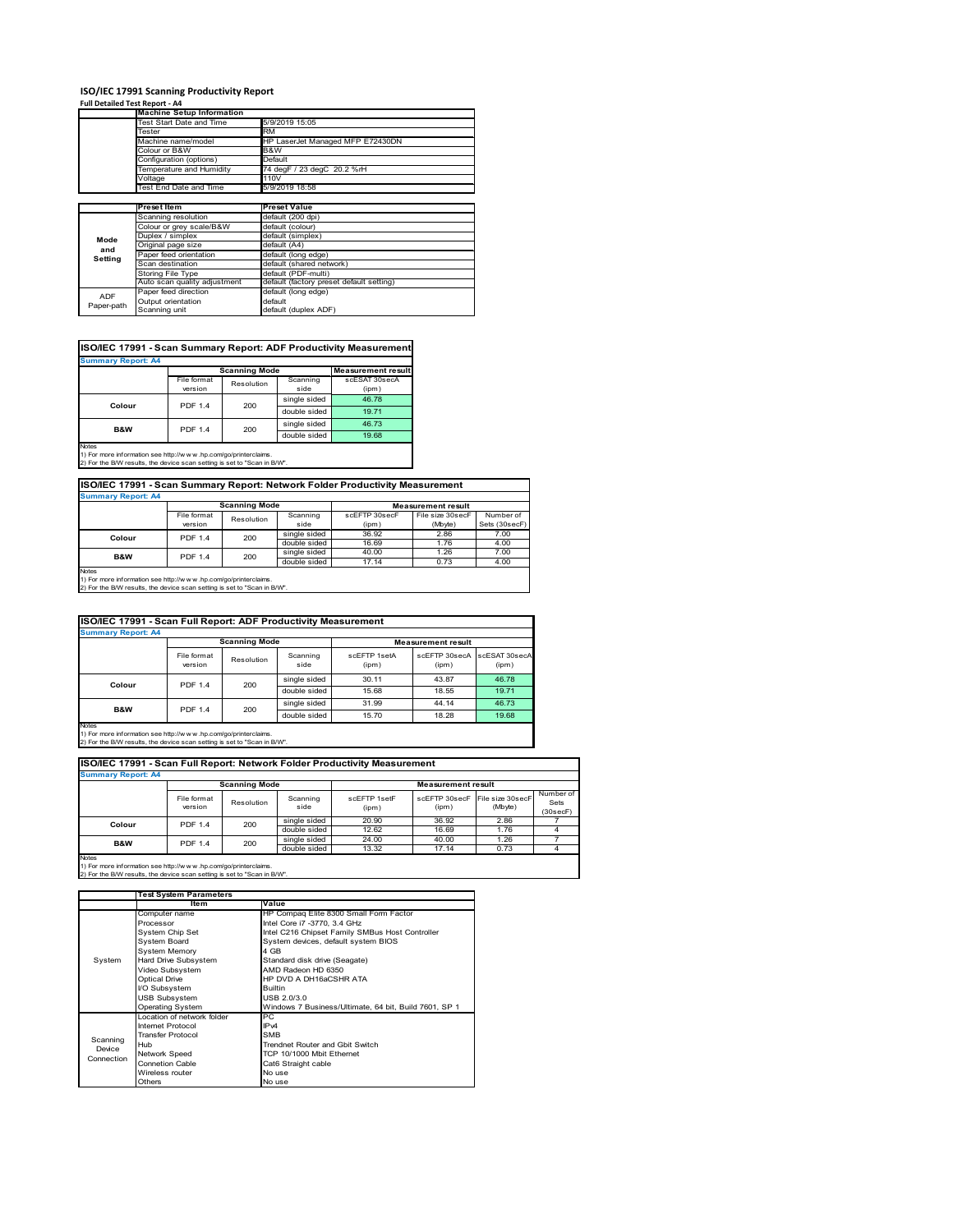# **ISO/IEC 17991 Scanning Productivity Report Full Detailed Test Report ‐ Tabloid Machine Setup Information**

|            | <b>Machine Setup Information</b> |                                          |
|------------|----------------------------------|------------------------------------------|
|            | Test Start Date and Time         | 5/9/2019 15:05                           |
|            | Tester                           | <b>RM</b>                                |
|            | Machine name/model               | HP LaserJet Managed MFP E72430DN         |
|            | Colour or B&W                    | B&W                                      |
|            | Configuration (options)          | Default                                  |
|            | Temperature and Humidity         | 74 degF / 23 degC 20.2 %rH               |
|            | Voltage                          | 110V                                     |
|            | Test End Date and Time           | 5/9/2019 18:58                           |
|            |                                  |                                          |
|            | Preset Item                      | <b>Preset Value</b>                      |
|            | Scanning resolution              | default (200 dpi)                        |
|            | Colour or grey scale/B&W         | default (colour)                         |
| Mode       | Duplex / simplex                 | default (simplex)                        |
|            | Original page size               | default (A4)                             |
| and        | Paper feed orientation           | default (long edge)                      |
| Setting    | Scan destination                 | default (shared network)                 |
|            | <b>Storing File Type</b>         | default (PDF-multi)                      |
|            | Auto scan quality adjustment     | default (factory preset default setting) |
|            | Paper feed direction             | default (long edge)                      |
| <b>ADF</b> | Output orientation               | default                                  |
| Paper-path | Scanning unit                    | default (duplex ADF)                     |

| <b>Summary Report: Tabloid</b> |                |                      |              |                           |  |  |  |
|--------------------------------|----------------|----------------------|--------------|---------------------------|--|--|--|
|                                |                | <b>Scanning Mode</b> |              | <b>Measurement result</b> |  |  |  |
|                                | File format    | Resolution           | Scanning     | scESAT 30secA             |  |  |  |
|                                | version        |                      | side         | (ipm)                     |  |  |  |
| Colour                         | <b>PDF 1.4</b> | 200                  | single sided | 27.16                     |  |  |  |
|                                |                |                      | double sided | 13.61                     |  |  |  |
| <b>B&amp;W</b>                 | <b>PDF 1.4</b> | 200                  | single sided | 27.04                     |  |  |  |
|                                |                |                      | double sided | 13.61                     |  |  |  |

1) For more information see http://w w w .hp.com/go/printerclaims. 2) For the B/W results, the device scan setting is set to "Scan in B/W".

| ISO/IEC 17991 - Scan Summary Report: Network Folder Productivity Measurement |                |            |              |                           |                  |               |  |
|------------------------------------------------------------------------------|----------------|------------|--------------|---------------------------|------------------|---------------|--|
| <b>Summary Report: Tabloid</b>                                               |                |            |              |                           |                  |               |  |
| <b>Scanning Mode</b>                                                         |                |            |              | <b>Measurement result</b> |                  |               |  |
|                                                                              | File format    | Resolution | Scanning     | scEFTP 30secF             | File size 30secF | Number of     |  |
|                                                                              | version        |            | side         | (ipm)                     | (Mbyte)          | Sets (30secF) |  |
| Colour                                                                       | <b>PDF 1.4</b> | 200        | single sided | 21.42                     | 3.68             | 5.00          |  |
|                                                                              |                |            | double sided | 11.42                     | 3.04             | 3.00          |  |
| <b>B&amp;W</b>                                                               | <b>PDF 1.4</b> | 200        | single sided | 23.07                     | 1.64             | 5.00          |  |
|                                                                              |                |            | double sided | 12.00                     | 1.06             | 3.00          |  |
| Motor                                                                        |                |            |              |                           |                  |               |  |

Notes 1) For more information see http://w w w .hp.com/go/printerclaims. 2) For the B/W results, the device scan setting is set to "Scan in B/W".

| <b>Summary Report: Tabloid</b>                                                                                                                                 |                        |              |                  |                       |                           |                        |  |
|----------------------------------------------------------------------------------------------------------------------------------------------------------------|------------------------|--------------|------------------|-----------------------|---------------------------|------------------------|--|
|                                                                                                                                                                | <b>Scanning Mode</b>   |              |                  |                       | <b>Measurement result</b> |                        |  |
|                                                                                                                                                                | File format<br>version | Resolution   | Scanning<br>side | scFFTP 1setA<br>(ipm) | scEETP 30secA<br>(ipm)    | scESAT 30secA<br>(ipm) |  |
| <b>PDF 1.4</b><br>Colour                                                                                                                                       | 200                    | single sided | 20.53            | 25.71                 | 27.16                     |                        |  |
|                                                                                                                                                                |                        | double sided | 11.93            | 12.97                 | 13.61                     |                        |  |
| <b>B&amp;W</b>                                                                                                                                                 | <b>PDF 1.4</b>         | 200          | single sided     | 21.40                 | 25.82                     | 27.04                  |  |
|                                                                                                                                                                |                        |              | double sided     | 11.82                 | 12.97                     | 13.61                  |  |
| <b>Notes</b><br>1) For more information see http://w w w .hp.com/go/printerclaims.<br>2) For the B/W results, the device scan setting is set to "Scan in B/W". |                        |              |                  |                       |                           |                        |  |

| ISO/IEC 17991 - Scan Full Report: Network Folder Productivity Measurement<br><b>Summary Report: Tabloid</b> |                        |              |                  |                           |                        |                             |                               |
|-------------------------------------------------------------------------------------------------------------|------------------------|--------------|------------------|---------------------------|------------------------|-----------------------------|-------------------------------|
| <b>Scanning Mode</b>                                                                                        |                        |              |                  | <b>Measurement result</b> |                        |                             |                               |
|                                                                                                             | File format<br>version | Resolution   | Scanning<br>side | scEFTP 1setF<br>(ipm)     | scEFTP 30secF<br>(ipm) | File size 30secF<br>(Mbyte) | Number of<br>Sets<br>(30secF) |
| Colour                                                                                                      | <b>PDF 1.4</b>         | 200          | single sided     | 14.55                     | 21.42                  | 3.68                        |                               |
|                                                                                                             |                        |              | double sided     | 10.00                     | 11.42                  | 3.04                        |                               |
| <b>B&amp;W</b>                                                                                              | 200<br><b>PDF 1.4</b>  | single sided | 16.00            | 23.07                     | 1.64                   |                             |                               |
|                                                                                                             |                        |              | double sided     | 10.42                     | 12.00                  | 1.06                        |                               |
| <b>Notes</b>                                                                                                |                        |              |                  |                           |                        |                             |                               |

|            | Test System Parameters     |                                                       |  |  |
|------------|----------------------------|-------------------------------------------------------|--|--|
|            | Item                       | Value                                                 |  |  |
|            | Computer name              | HP Compaq Elite 8300 Small Form Factor                |  |  |
|            | Processor                  | Intel Core i7 -3770, 3.4 GHz                          |  |  |
|            | System Chip Set            | Intel C216 Chipset Family SMBus Host Controller       |  |  |
|            | System Board               | System devices, default system BIOS                   |  |  |
|            | <b>System Memory</b>       | 4 GB                                                  |  |  |
| System     | Hard Drive Subsystem       | Standard disk drive (Seagate)                         |  |  |
|            | Video Subsystem            | AMD Radeon HD 6350                                    |  |  |
|            | Optical Drive              | HP DVD A DH16aCSHR ATA                                |  |  |
|            | I/O Subsystem              | <b>Builtin</b>                                        |  |  |
|            | <b>USB Subsystem</b>       | USB 2.0/3.0                                           |  |  |
|            | <b>Operating System</b>    | Windows 7 Business/Ultimate, 64 bit, Build 7601, SP 1 |  |  |
|            | Location of network folder | PC.                                                   |  |  |
|            | Internet Protocol          | IP <sub>v4</sub>                                      |  |  |
| Scanning   | <b>Transfer Protocol</b>   | <b>SMB</b>                                            |  |  |
| Device     | Hub                        | Trendnet Router and Gbit Switch                       |  |  |
| Connection | Network Speed              | TCP 10/1000 Mbit Ethernet                             |  |  |
|            | <b>Connetion Cable</b>     | Cat6 Straight cable                                   |  |  |
|            | Wireless router            | No use                                                |  |  |
|            | Others                     | No use                                                |  |  |